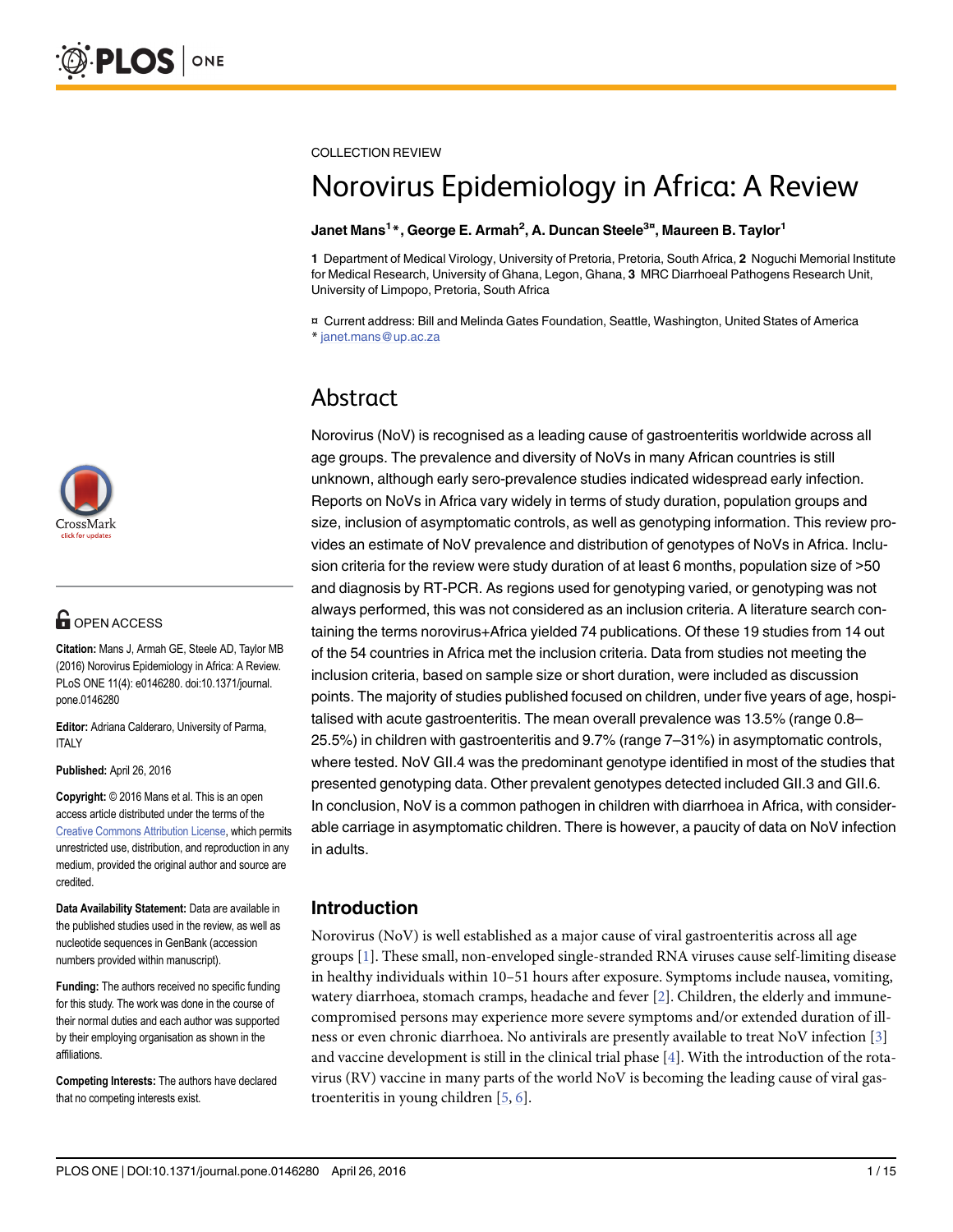<span id="page-1-0"></span>Norovirus strains are classified into seven genogroups (G), based on the analysis of the complete amino acid sequence of the capsid protein. GI, GII and GIV are associated with disease in humans and within each genogroup there are multiple genotypes  $[7, 8]$  $[7, 8]$  $[7, 8]$  $[7, 8]$ . Although NoVs are characterised by high genetic diversity and recombination, one genotype, GII.4, causes >80% of NoV gastroenteritis outbreaks and the global predominance of GII.4 has been observed over the past 20 years. A new NoV GII.4 variant emerges every few years, rapidly replacing the circulating dominant strain, and spreading globally to become the dominant cause of NoV gastroenteritis [[9\]](#page-12-0).

Significant advances in the understanding of the evolution and diversity of NoVs and the global nature of NoV gastroenteritis have been made in the last decade  $[10-12]$  $[10-12]$  $[10-12]$  $[10-12]$ . Successful NoV surveillance systems have been implemented in Europe, the United States, Oceania and Asia leading to a dramatic increase in information on NoV prevalence and diversity. In contrast, there are very few NoV surveillance efforts on the African continent. Early sero-prevalence studies performed in southern Africa indicated widespread NoV infection at a young age [\[13](#page-12-0), [14\]](#page-12-0). More recently a growing number of reports have described NoV infections in various countries in North and Sub-Saharan Africa. This review summarises the data from investigations with varying study design to provide an estimate of overall prevalence and distribution of genotypes of NoVs in Africa, to identify crucial data gaps and to discuss approaches to further NoV research in Africa.

#### Methodology

A literature search on PubMed containing the terms norovirus+Africa yielded 74 publications (3 August 2015). Studies which had a duration of at least 6 months, a study population size of >50 and used NoV-specific RT-PCR detection were included. Nineteen investigations from 14 of the 54 countries in Africa met the inclusion criteria. The overall prevalence was calculated from these 19 studies. Data from additional studies which did not meet the inclusion criteria but provided genotyping data were included in the analysis of NoV diversity. Available NoV nucleotide sequence data from any African country on GenBank were analysed with the Online NoV Genotyping Tool [\(http://www.rivm.nl/mpf/norovirus/typingtool\)](http://www.rivm.nl/mpf/norovirus/typingtool) to assign genotypes and GII.4 variants [\[15](#page-12-0)]. GenBank accession numbers—Botswana: GQ166482-GQ166527; Burkina Faso: KF434302-KF434317, JX416387-JX416419; Cameroon: JF802497-JF802511, KJ946387-KJ946411; Central African Republic: JN699050; Djibouti: EF190918-EF190920; Egypt: EU876882-EU876889, EU876892-EU879893; Ethiopia: JF909061-JF909043, KM589642-KM589661; Ghana: DQ013131-DQ031143, KF275021- KF275025, EU315735-EU315748, KC865052; Kenya: KF793788-KF793798, KF279373- KF279391, KF916584-KF916585, KF808211-KF808254; Libya: HQ919943-HQ919917; Morocco: KJ162360-KF162391, KJ735099, JX645691-JX645694, KJ404069, JF803959; Malawi: AB234229-234215; Nigeria: JN871684; Senegal: JN699035; South Africa: GU138767- GU138772, HQ008054-HQ008504, HQ201641-HQ201679, JN191355-JN191381, KC495619- KC495687, KR904207-KR904808; Tanzania: KJ394491-KJ394507, KJ862463-KJ862516; Tunisia: JQ692877-JQ692937, EU916955-EU916961, EU650205-EU650227, JN418482-JN418492, JX455837-JX455896, FJ905454-FJ905458, FJ905400-FJ905406, JX401281; Uganda: JN699046, JN989560.

#### Norovirus Prevalence and Age Distribution

The majority of the studies focused on children seeking medical care for gastroenteritis symptoms (hospitalised and/or outpatients). The overall NoV prevalence in individuals with gastroenteritis from 19 studies originating from 14 African countries ( $Fig 1$ ) was 13.5% (961/7141,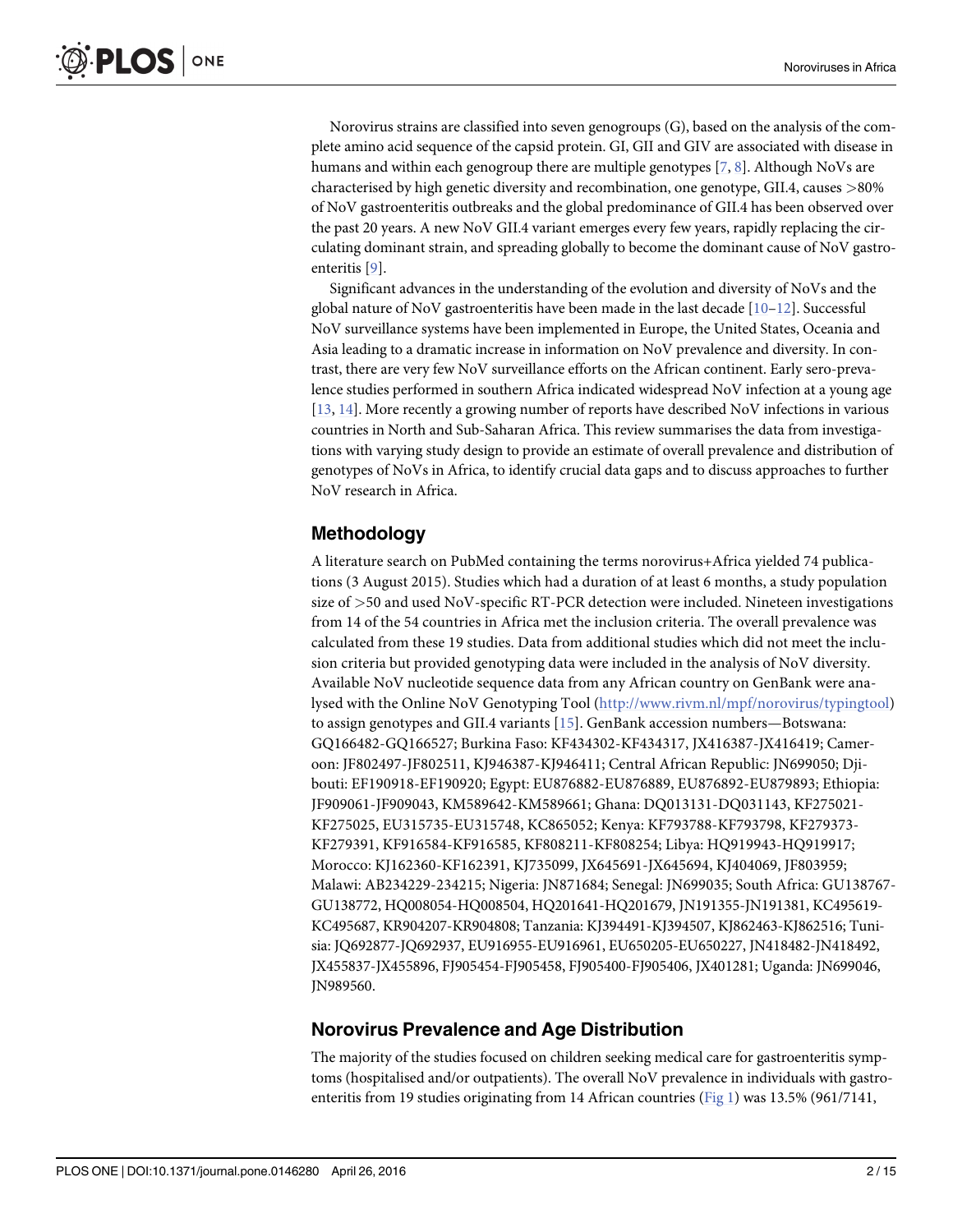<span id="page-2-0"></span>

[Fig 1. M](#page-1-0)ap of Africa indicating the countries from which prevalence and diversity data was obtained (light blue) and countries where only NoV genotype data was available (dark blue). BF—Burkina Faso, BW—Botswana, CF—Central African Republic, CM—Cameroon, DJ—Djibouti, EG—Egypt, ET—Ethiopia, GH—Ghana, KE—Kenia, LY—Libya, MA—Morocco, MW—Malawi, NG—Nigeria, SN—Senegal, TN— Tunisia, TZ—Tanzania, ZA—South Africa. Reprinted from d-maps.com under a CC BY license, with permission from Daniel Dalet, original copyright 2007–2015 ([http://d-maps.com/carte.php?num\\_car=](http://d-maps.com/carte.php?num_car=737&lang�=�en) [737&lang=en\)](http://d-maps.com/carte.php?num_car=737&lang�=�en).

doi:10.1371/journal.pone.0146280.g001

95% CI 12.7–14.3). This prevalence correlates with the  $14%$  (CI 11–16) reported in a high-mortality developing setting [\[1\]](#page-11-0). Ahmed and colleagues suggest that the lower NoV prevalence in this setting, compared to 20% (CI 17–22) in developed countries, does not reflect a lower NoV burden but rather a wider diversity and higher prevalence of other gastroenteritis pathogens [\[1](#page-11-0)]. Six of the 19 studies reported data on asymptomatic controls with an overall prevalence of 9.7% (181/1868, 95% CI 8.4–11.1) [\(Table 1](#page-3-0)). The NoV prevalence in asymptomatic patients estimated by Ahmed and co-workers  $[1]$  $[1]$  $[1]$  from 20 studies across the world was 7% (CI 3–10). This discrepancy is likely due to the small number of studies (4/20) from high-mortality developing countries included in their analysis [[1\]](#page-11-0).

The ages of the study populations varied from  $\leq$  2 years (2 studies),  $\leq$  5 years (8 studies),  $\leq$ 12 to  $\leq$ 14 years (8 studies) and up to 18 years (1 study). The NoV prevalence in children  $\leq$ 2 years was significantly higher (18%) than in studies which included children up to 5 years of age (11.8%) (chi square test,  $p < 0.001$ ). Several studies only reported the mean or median age of the NoV-positive population and these ranged from 6 to 14 months [\(Table 1](#page-3-0)). These data suggest that children under 5 years of age, and especially children younger than 12 months, are very likely to experience NoV infection. This observation is not unique to developing African countries. Several other studies in children hospitalised with gastroenteritis have observed that NoV infections are most often detected in children  $\langle 2 \rangle$  years of age [[16](#page-12-0)–[18](#page-12-0)].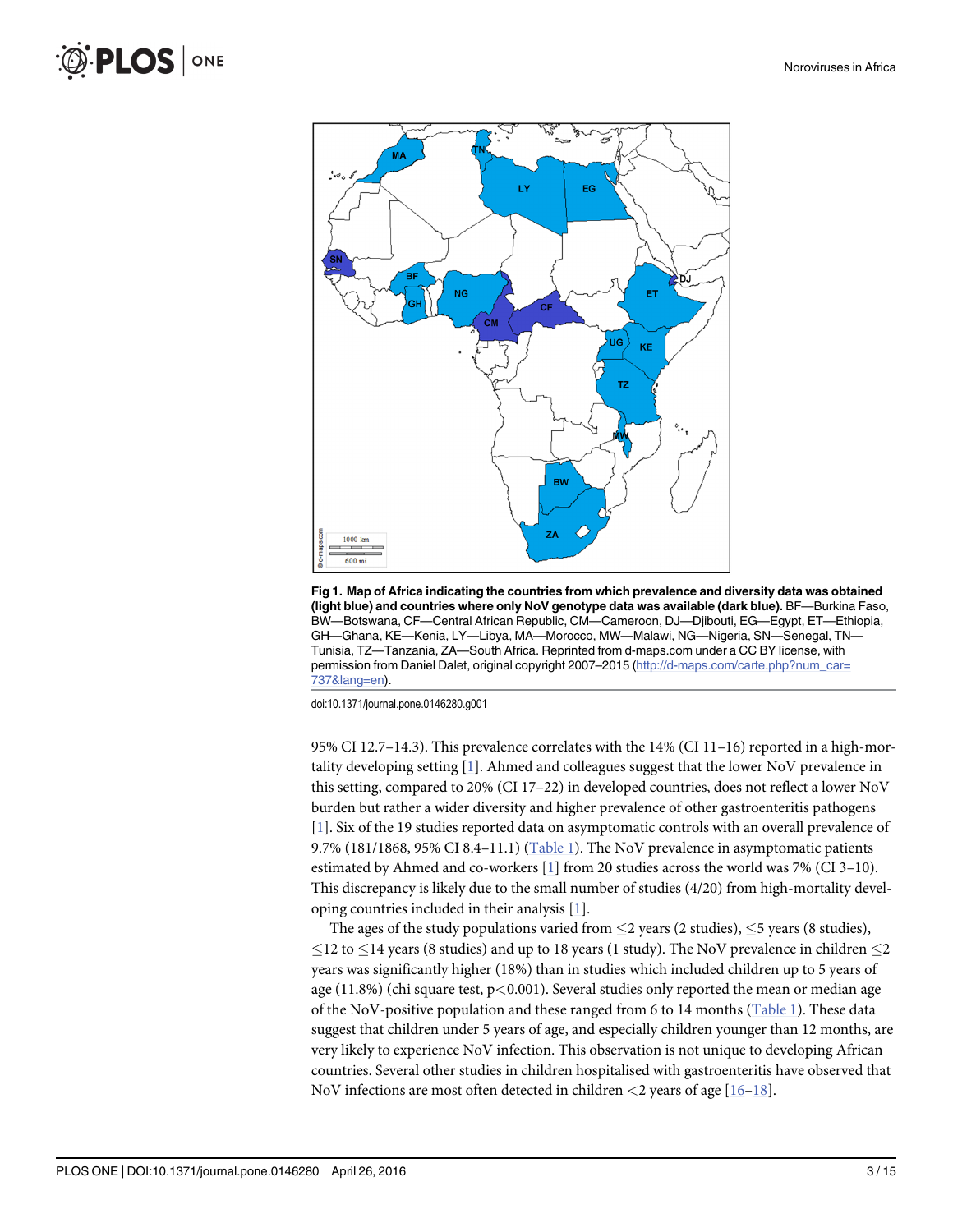| i<br>D<br>I<br>I                  |
|-----------------------------------|
|                                   |
|                                   |
|                                   |
| <br> <br>                         |
|                                   |
|                                   |
|                                   |
|                                   |
| $\vdots$                          |
|                                   |
|                                   |
|                                   |
|                                   |
|                                   |
|                                   |
|                                   |
| <b>Contract Contract Contract</b> |
|                                   |
|                                   |
|                                   |
|                                   |
|                                   |
|                                   |
|                                   |
|                                   |
|                                   |
|                                   |
|                                   |
|                                   |
|                                   |
|                                   |
|                                   |
|                                   |
|                                   |
|                                   |
|                                   |
|                                   |
|                                   |
|                                   |
|                                   |
|                                   |
|                                   |
|                                   |
|                                   |
|                                   |
|                                   |
|                                   |
|                                   |
|                                   |
|                                   |
|                                   |
|                                   |
|                                   |
|                                   |
|                                   |
|                                   |
|                                   |
|                                   |
|                                   |
|                                   |
|                                   |
|                                   |
|                                   |
| revalence                         |
|                                   |
|                                   |
|                                   |
|                                   |
|                                   |
|                                   |
|                                   |
|                                   |
|                                   |
|                                   |
|                                   |
|                                   |
|                                   |
|                                   |
|                                   |
|                                   |
|                                   |

<span id="page-3-0"></span>

| Reference                                |                                                         | $\boxed{19}$                                                                                                     | 20                                                                                                         | 21                                                                                           | 22                                                                                    | 23                                                       | 24                                                | 25                                                      | 26                                                                                 | 27                                 | (Continued) |
|------------------------------------------|---------------------------------------------------------|------------------------------------------------------------------------------------------------------------------|------------------------------------------------------------------------------------------------------------|----------------------------------------------------------------------------------------------|---------------------------------------------------------------------------------------|----------------------------------------------------------|---------------------------------------------------|---------------------------------------------------------|------------------------------------------------------------------------------------|------------------------------------|-------------|
| GII.4 variants                           |                                                         | Orleans 2009<br>Hunter 2004,<br>2006a, New<br>unassigned<br>Farmington<br><b>Hills</b> 2002,<br>Yerseke<br>GII.4 | Sydney 2012,<br>unassigned<br>GII.4                                                                        | Haag 2006b,<br>Osaka 2007<br>2006a, Den<br>Yerseke                                           | unassigned<br>Gll.4                                                                   | unassigned<br>Osaka 2007<br>GII.4                        | ı                                                 | unassigned<br>GII.4                                     | Haag 2006b,<br>2006a, Den<br>unassigned<br>Yerseke<br>GII.4                        | unassigned<br>GILPA                |             |
| (Predominant<br>Genotypes                | highlighted)<br>type                                    | GI.P1, GII.P4,<br>GII.P7, GII.4,<br>GII.20                                                                       | GIL1, GIL4, GIL6<br>G1.1, G1.3, G1.6<br>GII.7, GII.8,<br>GII.10, GII.14,<br>GII.16, GII.17<br>GI.7, GI.NA* | P21/GII.3, <b>GII.4</b> ,<br>GII.15<br>GL1, GL3, GL4<br>P3, GII.P4, GII.<br>GI.5, GI.9, GII. | GI.3, GI.5, GI.6,<br>GII.2, <b>GII.3</b> , GII.4,<br>GII.14, GII.17<br>GII.6, GII.12, | GI.P1, GI.P5,<br>GII.2, <b>GII.4</b> , GII.<br>P8/GII.14 | No genotyping<br>performed                        | GI.3, GII.2, GII.4,<br>GII.14, GII.17<br>GII.6, GII.12, | GL.5, GII.4                                                                        | GII.P12, GII.NA<br>GII.P3, GII.P4, |             |
| Peak NoV<br>detection                    |                                                         | $\frac{\alpha}{2}$                                                                                               | (Cool, dry<br>Dec-Feb<br>season)                                                                           | Oct-May<br>season)<br>(Cold                                                                  | $\frac{\pi}{2}$                                                                       | (Cool, dry<br>Dec-Apr<br>season)                         | $\frac{\pi}{2}$                                   | $\frac{\pi}{2}$                                         | (Summer)<br>May-Aug<br>Peak in<br>Aug                                              | season)<br>March<br>(Rainy         |             |
| Median age<br>(months)                   | symptomatic<br>[IQR], (range)<br>population<br>NoV<br>٥ | $\frac{\pi}{2}$                                                                                                  | $\frac{\pi}{2}$                                                                                            | $\frac{\pi}{2}$                                                                              | $10.5(4.9)$ #                                                                         | $\frac{\alpha}{2}$                                       | -02] 04(sespt)<br>82] (controls)<br>$13 [8 - 22]$ | $\mathfrak{g}$                                          | $9[6-12]$                                                                          | $6(1-28)$                          |             |
|                                          | Asymptomatic                                            | 31% (8/26)                                                                                                       |                                                                                                            | $\blacksquare$                                                                               | 7% (4/57)                                                                             |                                                          | 7.0% (48/651)                                     | 13.2% (9/68)                                            |                                                                                    | $\blacksquare$                     |             |
| NoV prevalence (NoV <sup>+</sup> /total) | Symptomatic                                             | 22% (16/74)                                                                                                      | 12% (37/309)                                                                                               | $13.4%$ (31/<br>230)                                                                         | 8% (16/200)                                                                           | 15.9% (13/82)                                            | 16.6% (91/<br>548)                                | 18.9% (7/37)                                            | 21.2% (55/260<br>520) 13.2%<br>$(36/260)$ P)<br>$17.5%$ (91/<br>$\widehat{\Theta}$ | 6.5% (26/398)                      |             |
| Study<br>setting                         |                                                         | I                                                                                                                | H                                                                                                          | I                                                                                            | I                                                                                     | I                                                        | I                                                 | ပ                                                       | I                                                                                  | I                                  |             |
|                                          | Size                                                    | 100                                                                                                              | 309                                                                                                        | 230                                                                                          | $(152 - IP)$<br>$(48-OP)$<br>257                                                      | 82                                                       | 1234                                              | 105                                                     | 520                                                                                | 398                                |             |
| Population                               | Age range                                               | Children                                                                                                         | <5 years                                                                                                   | 1 month-<br>18 years                                                                         | <5 years                                                                              | $\leq$ 2 years                                           | $\leq$ 13 years                                   | <14 years                                               | <5 years                                                                           | <5 years                           |             |
| duration<br>Study                        |                                                         | 7 years<br>2000-<br>2006                                                                                         | months<br>2009–<br>2010<br>$\overline{1}$                                                                  | months<br>2006<br>2007<br>$\frac{1}{2}$                                                      | 6 months<br>2008-<br>2009                                                             | $2$ years<br>1998-<br>2000                               | 1 year<br>$2007 -$<br>2008                        | months<br>1999-<br>2000<br>16                           | 1 year<br>$2007 -$<br>2008                                                         | 1 year<br>1998–<br>1999            |             |
| Country                                  |                                                         | <b>Botswana</b>                                                                                                  | <b>Burkina</b><br>Faso                                                                                     | Egypt                                                                                        | Ethiopia                                                                              | Ghana                                                    | Ghana                                             | Kenya                                                   | Libya                                                                              | Malawi                             |             |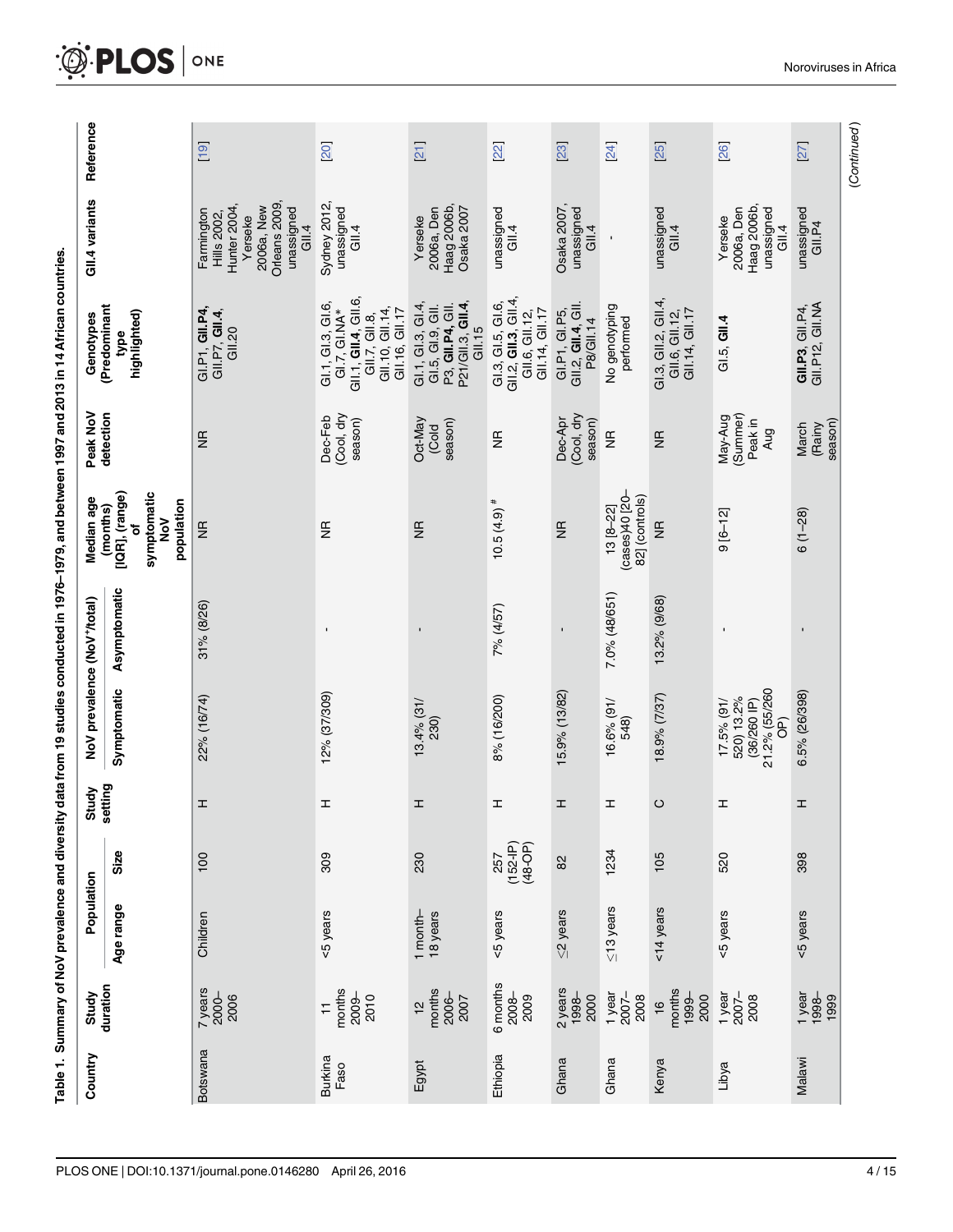<span id="page-4-0"></span>

|                 | Table 1. (Continued)                                       |                             |      |                  |                            |                                          |                                                                     |                                                                                  |                                                                                                                                                                                |                                                                                                                                                                     |             |
|-----------------|------------------------------------------------------------|-----------------------------|------|------------------|----------------------------|------------------------------------------|---------------------------------------------------------------------|----------------------------------------------------------------------------------|--------------------------------------------------------------------------------------------------------------------------------------------------------------------------------|---------------------------------------------------------------------------------------------------------------------------------------------------------------------|-------------|
| Country         | Study                                                      | Population                  |      | Study<br>setting |                            | NoV prevalence (NoV <sup>+</sup> /total) | Median age                                                          | Peak NoV                                                                         | Genotypes                                                                                                                                                                      | GII.4 variants                                                                                                                                                      | Reference   |
|                 | duration                                                   | Age range                   | Size |                  | Symptomatic                | Asymptomatic                             | [IQR], (range)<br>symptomatic<br>population<br>(months)<br>NoV<br>٥ | detection                                                                        | (Predominant<br>highlighted)<br>type                                                                                                                                           |                                                                                                                                                                     |             |
| Malawi          | 10 years<br>$1997 -$<br>2007                               | <5 years                    | 2446 | I                | 11.3% (220/<br>1941)       | 11.8% (60/505)                           | $6$ (<1-48)                                                         | Mar (End of<br>(End of dry<br>and Feb-<br>Aug-Nov<br>season)<br>season)<br>rainy | GI.3, GI.5, GI.7,<br>GI.9, GI.11, GI.14 <sup>\$</sup><br>GII.2, GII.3, <b>GII.4</b> ,<br>GII.6, GII.7,<br>GII.10, GII.11,<br>GII.12, GII.13,<br>GII.15, GII.16,<br>GII.P4/GI.5 | Houston 2002,<br>Hunter <sub>2004</sub><br>Haag 2006b,<br>2006a, Den<br>Camberwell<br>Farmington<br>Apeldoom<br>Hills 2002,<br>US95_96,<br>Yerseke<br>1994,<br>2007 | 28          |
| Morocco         | $\frac{1}{2011}$                                           | <5 years                    | 335  | I                | 16.1% (54/<br>335)         | $\blacksquare$                           | $14(2-48)$                                                          | (Summer)<br>June                                                                 | GII.13, GII.16,<br>GII.3, GII.4,<br>GII.17                                                                                                                                     | New Orleans<br>2009, Sydney<br>unassigned<br>2012,<br>GII.4                                                                                                         | 29          |
| Morocco         | months<br>$2011 -$<br>2012<br><u>ო</u>                     | months $< 5$<br>years<br>Š, | 122  | I                | $0.8\%$ 1/122 <sup>+</sup> | $\blacksquare$                           | $\blacksquare$                                                      | $\blacksquare$                                                                   | No genotyping<br>performed                                                                                                                                                     |                                                                                                                                                                     | 30          |
| Nigeria         | 8 months<br>2010-<br>2011                                  | $\leq$ 5 years              | 55   | $\circ$          | 25.5% (14/55)              | ı                                        | $\frac{1}{2}$                                                       | season)<br>October<br>Peak in<br><b>Ad</b>                                       | GI.NA, GII.4                                                                                                                                                                   | $\blacksquare$                                                                                                                                                      | 31          |
| South<br>Africa | months<br>2008<br>$\frac{1}{2}$                            | $\leq$ 13 years             | 245  | I                | 14.3% (35/<br>245)         | $\blacksquare$                           | $8(2 - 24)$                                                         | summer)<br>Oct-Dec<br>(Spring,<br>early                                          | GI.2, GI.7, GI.8,<br>GII.1, <b>GII.4</b> , GII.6,<br>GII.7, GII.10,<br>GII.13, GII.14,<br>GII.16                                                                               | Orleans 2009,<br>Hunter 2004,<br>2006a, New<br>unassigned<br>Yerseke<br>GII.4                                                                                       | 32          |
| Tanzania        | 1 year<br>$2010-$<br>2011                                  | <2 years                    | 1266 | I                | 18.3% (129/<br>705)        | 9.3% (52/561)                            | $9$ (cases) $12$<br>(controls)                                      | April (End<br>season)<br>of wet                                                  | GI.5, GI.7, GII.<br>Pg, GII.Pe, <b>GII.</b><br>P4, GII.P13, GII.<br>P16, GII.P21                                                                                               | New Orleans<br>unassigned<br>2009,<br>GII.4                                                                                                                         | 33          |
| Tunisia         | Archival<br>Global<br>Study<br><b>OHM</b><br>1976-<br>1979 | <14 years                   | 92   | I                | 10.9% (10/92)              |                                          | $\frac{\alpha}{2}$                                                  | $\frac{\alpha}{\alpha}$                                                          | GI.3, GII.NA,<br>GII.2, GII.3                                                                                                                                                  |                                                                                                                                                                     | 34          |
|                 |                                                            |                             |      |                  |                            |                                          |                                                                     |                                                                                  |                                                                                                                                                                                |                                                                                                                                                                     | (Continued) |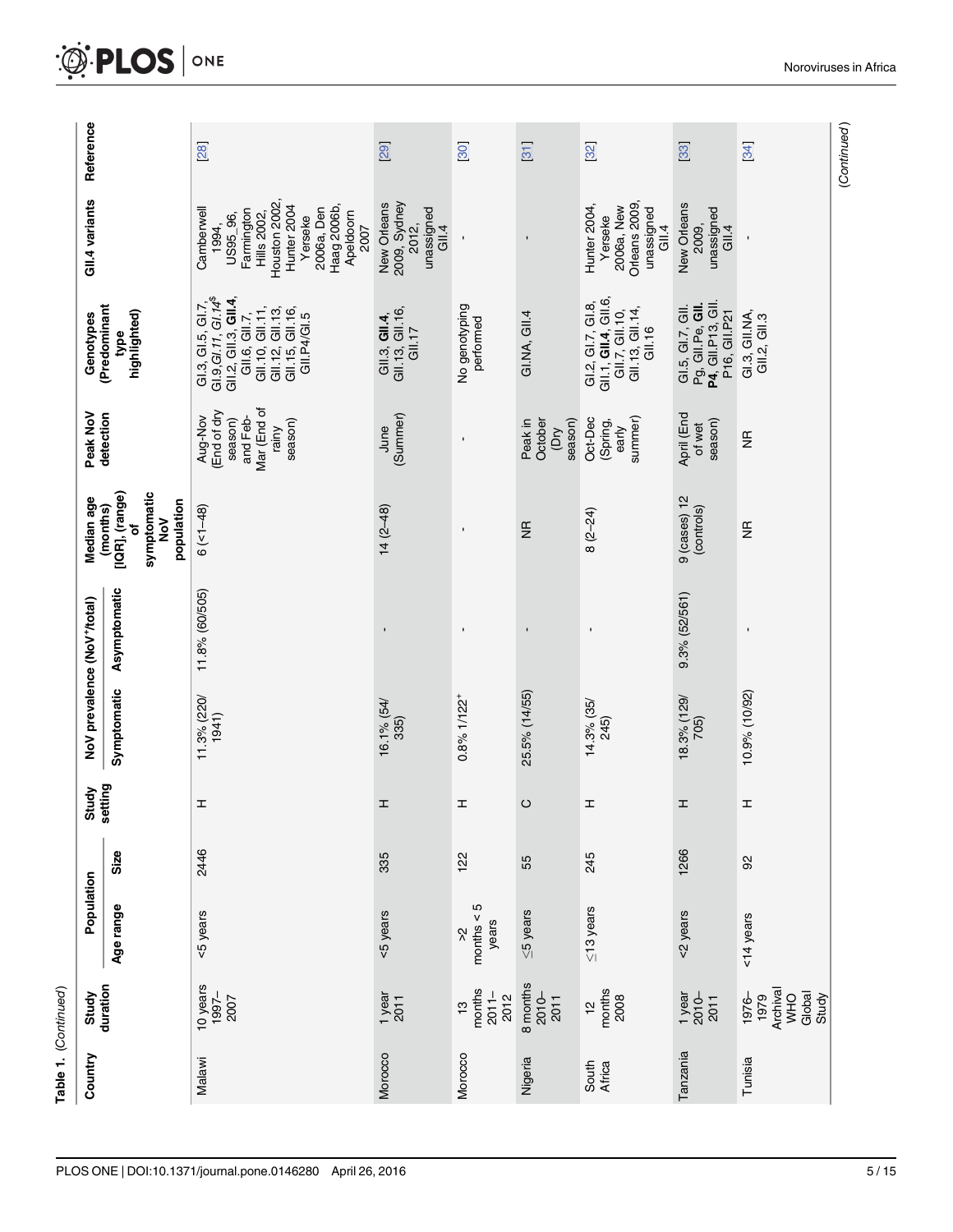| PLOS ONE   DOI:10.1371/journal.pone.0146280 April 26, 2016 |  |  | 6/15 |
|------------------------------------------------------------|--|--|------|
|------------------------------------------------------------|--|--|------|

<span id="page-5-0"></span>

| Country  | Study<br>duration                                   | Population                                                           |      | Study         |                     | NoV prevalence (NoV <sup>+</sup> /total)                                                                      | Median age                                                                               | Peak NoV              | Genotypes                                                                                                                                                                  | GII.4 variants                                                           | Reference |
|----------|-----------------------------------------------------|----------------------------------------------------------------------|------|---------------|---------------------|---------------------------------------------------------------------------------------------------------------|------------------------------------------------------------------------------------------|-----------------------|----------------------------------------------------------------------------------------------------------------------------------------------------------------------------|--------------------------------------------------------------------------|-----------|
|          |                                                     | Age range                                                            | Size | setting       | Symptomatic         | Asymptomatic                                                                                                  | [IQR], (range)<br>symptomatic<br>population<br>(months)<br>$\geq$<br>$\overline{\sigma}$ | detection             | (Predominant<br>highlighted)<br>type                                                                                                                                       |                                                                          |           |
| Tunisia  | $4 \, \text{years}$<br>$2003 -$<br>$2007$           | <12 years                                                            | 788  | $\frac{C}{T}$ | 16.2% (128/<br>788) |                                                                                                               | $\frac{\alpha}{2}$                                                                       | No clear<br>pattern   | GI.P2, GI.P4, GII.<br><b>P4</b> , GII.P8, GII.<br>P21, GII.1, GII.2,<br>GII.3, <b>GII.4</b> , GII.8,<br><b>GII.14</b>                                                      | Hunter 2004<br>US95_96,                                                  | 35        |
| Tunisia  | $3$ years<br>$2007-$<br>2010                        | <13 years                                                            | 407  | I             | 9.3% (38/407)       |                                                                                                               | $\frac{\alpha}{2}$                                                                       | seasonal<br>peak<br>ş | GIL3, GIL6, GIL7/<br>GI.Pb/GI.6, GI.2,<br>GII.4, <b>GII.P21/</b><br>GII.6, GII.8                                                                                           | 2006b, Osaka<br>Hunter 2004,<br>unassigned<br>Gll.4<br>Den Haag<br>2007, | 36        |
| Uganda   | 1979<br>Archival<br>WHO<br>Global<br>Study<br>1976- | $14$ years <sup><math>\land</math></sup>                             | 53   | I             | 7.5% (4/53)         |                                                                                                               | $\frac{\alpha}{2}$                                                                       | $\frac{\alpha}{2}$    | $GLMA$ , $GL.5$ ,<br>GIII.6, GIV.1                                                                                                                                         |                                                                          | 34        |
| reported |                                                     | -single round RT-PCR detection-could explain very low detection rate |      |               |                     | *- GI.NA or GII.NA—strains that are not assigned to any recognised genotype by the Online NoV Genotyping Tool |                                                                                          |                       | AS-asymptomatic, C-specimens collected in the community, H-hospitalised children as well as children seeking medical care at clinics, IP-inpatient, OP-outpatient, NR- not |                                                                          |           |

^- One NoV-positive specimen (GI.5) was obtained from an adult involved in specimen collection in the study

<sup>8</sup>- Designated as Gi.11 and Gi.14 in [28], sequences are not available on GenBank for analysis with NoV Genotyping Tool \$- Designated as GI.11 and GI.14 in [\[28](#page-13-0)], sequences are not available on GenBank for analysis with NoV Genotyping Tool ^- One NoV-positive specimen (GI.5) was obtained from an adult involved in specimen collection in the study

#-Mean age and standard deviation #-Mean age and standard deviation

doi:10.1371/journal.pone.0146280.t001 doi:10.1371/journal.pone.0146280.t001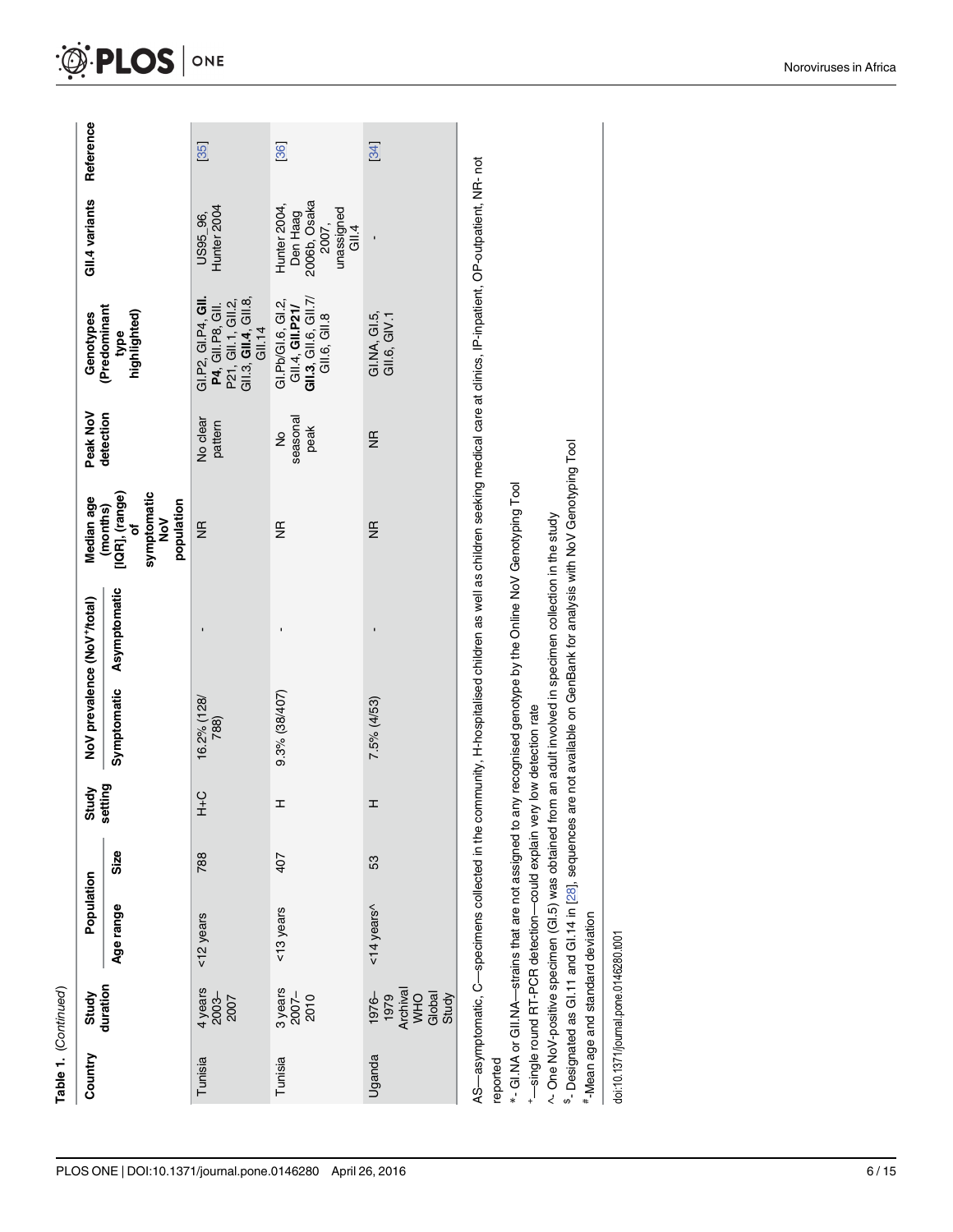<span id="page-6-0"></span>It is well described that NoVs are also often detected in asymptomatic individuals [\[37\]](#page-13-0). Compared to a recent global estimate of the prevalence of NoV infection in symptomatic and asymptomatic individuals of 20% and 7% respectively  $[1]$  $[1]$ , the difference observed between the prevalence in symptomatic and healthy children is much smaller in the African setting (13.5% vs 9.7%), although it is statistically significant (chi square test,  $p < 0.001$ ). This could be due to various factors which include the definition of asymptomatic or healthy controls. Only one study in Malawi [\[28\]](#page-13-0) and the study in Tanzania [\[33\]](#page-13-0) used a defined diarrhoea-free period (2 or 4 weeks) prior to control specimen collection. In the other four studies which included controls, non-diarrhoeal specimens were collected without any definition of a diarrhoea-free period prior to specimen collection. A proportion of the infections detected in asymptomatic patients could therefore represent virus shedding from a recent infection, since it has been reported that NoVs can be shed for up to three weeks after infection [[38,](#page-13-0) [39\]](#page-13-0). In developing countries children might be exposed to NoV more frequently than in more developed settings, leading to repeated infections which could be asymptomatic. The studies included in this review varied a lot in terms of reporting of co-infections with other enteropathogens. There was no general trend, although 8/19 studies reported NoV/RV co-infections.

The Global Enteric Multicenter Study (GEMS) evaluated the burden and aetiology of moderate-to-severe diarrhoea at seven sites in sub-Saharan Africa (Kenya, Mali, Mozambique, The Gambia) and South Asia (Bangladesh, India, Pakistan) over a three year period [\[40\]](#page-13-0). Based on adjusted attributable fraction (AF) calculations NoV was significantly associated with moderate-to-severe diarrhoea only in The Gambia (AF 8.9 (4.3–13.4)). This reflects the high rate of asymptomatic NoV infections at most of the GEMS sites. In the GEMS study asymptomatic controls were matched in terms of age, sex and area of residence and these controls had to be diarrhoea-free for 7 days before enrolment. This is however a very short diarrhoea-free period and the GEMS study therefore likely underestimated the burden of NoV diarrhoea. The symptomatic or asymptomatic outcome of a NoV infection is possibly a consequence of many factors e.g. the immune status of the individual, previous exposure to NoV, genotype and coinfecting pathogens to name a few. Therefore NoV cannot be disregarded as an important diarrhoeal pathogen based on high detection rates in asymptomatic individuals.

Using a different approach Platts-Mills and colleagues [\[41](#page-13-0)] investigated the pathogen specific burden of community diarrhoea in children (0–2 years) in a multisite birth cohort study (MAL-ED) spanning eight sites in Africa (South Africa (SA), Tanzania), Asia (Bangladesh, India, Nepal, Pakistan) and South America (Brazil, Peru). Overall the AF for NoV GII was 5.2% (3.0–7.1) for children in their first year of life and 5.4% (2.1–7.8) in the second year of life. The prevalence of NoV GII in diarrhoeal specimens in the second year of life was 31.5% and 17.7% in non-diarrhoeal specimens at the Venda site in SA. This is considerably higher than the NoV prevalence in children hospitalised with gastroenteritis in the rest of SA [[32](#page-13-0)]. This could indicate a substantially higher NoV burden linked to less severe gastroenteritis symptoms in the SA community. The burden of NoV diarrhoea peaked during 6–12 months of age in Venda, in agreement with the Africa studies reviewed here. The MAL-ED study underlines NoV as an important pathogen causing a significant burden of diarrhoeal disease at the community level.

Supporting data of the importance of NoV in Africa comes from the Phase III, randomized, placebo-controlled efficacy clinical trial of the human RV vaccine (Rotarix, GSK Biologicals, Rixensart) in Malawi and SA [[42](#page-14-0)]. In the moderate-to-severe diarrhoea cases identified in the Malawian subjects, NoV was detected as a single pathogenic agent by real-time PCR in 114/ 751 (15%) of faecal specimens collected from infants with diarrhoea under one year of age. An additional 18/751 (2%) of specimens contained NoV plus another virus (RV [n = 7], astrovirus  $[n = 6]$  and sapovirus  $[n = 5]$ . Of the 132 NoVs identified as either single or mixed infections,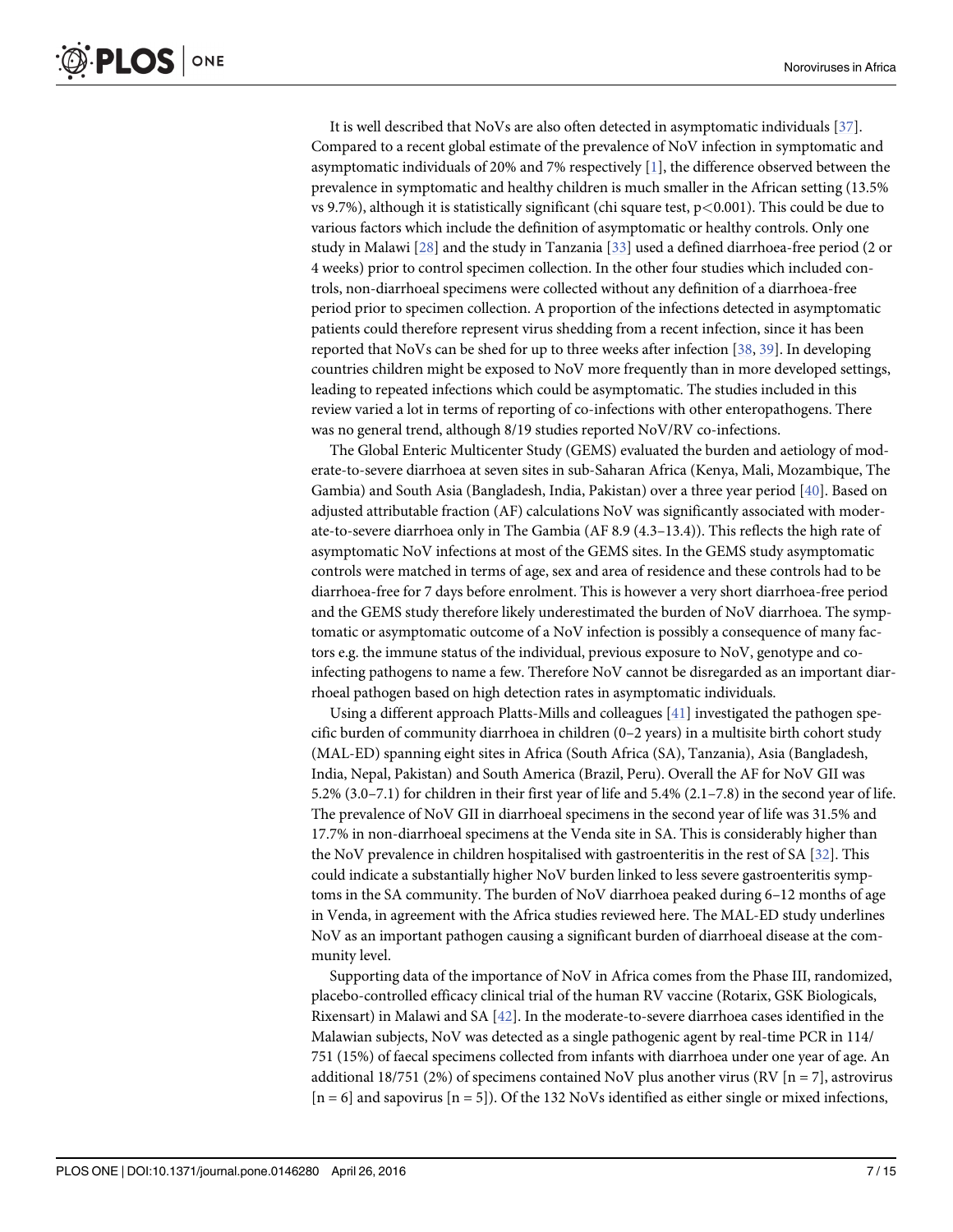<span id="page-7-0"></span>the majority were GII (88.6%) with only 8% being GI (Nigel Cunliffe, personal communication). A total of 408 diarrhoeal specimens collected during the study in South African infants were screened for NoV using real-time reverse transcriptase PCR [[38](#page-13-0)]. Noroviruses were detected in 13% (53/408) of cases, comprising 88.7% GII and 13.2% GI strains. Mixed infections were common with NoVs detected in combination with RV  $[n = 21]$ , adenovirus  $[n = 7]$ , sapovirus  $[n = 5]$  and astrovirus  $[n = 4]$ . In fact, NoV GII strains were the only enteric virus detected in 19 cases and GI in 4 cases of moderate-to-severe diarrhoea during the study period (Nicola Page, personal communication).

### Norovirus Seasonality

The studies analysed in this review represent North Africa (4), West Africa (3), East Africa (4) and southern Africa (3) ( $Fig 1$ ). Compared to the northern hemisphere where NoV disease peaks in the winter season, NoV seasonality is less obvious in the African region. In North Africa both Libya and Morocco reported peak NoV detection in the summer months (June-September) however, in Tunisia NoV infections were detected throughout the year with no clear seasonal pattern and in Egypt the NoV infections peaked in the cold season (October— May) ([Table 1](#page-3-0)). In West Africa (Burkina Faso and Ghana), NoVs were detected most often in the cool dry season (December to February/April), however the study from Nigeria reported a peak at the end of the rainy season (October). In East Africa, only the study from Tanzania reported seasonal data and NoV infections were most frequently detected at the end of the rainy season (April). In Southern Africa, a peak in NoV infections was observed in SA in the spring/early summer time (September-November) and during/at the end of the rainy season in Malawi [\(Table 1](#page-3-0)). In Egypt and Ghana the NoV season overlapped with the RV season, both taking place in the cool, dry season. However, the peak NoV and RV detection periods did not overlap for the rest of the studies.

Climate regions on the African continent can be divided into the tropics, where a wet and dry season occur, and Northern and Southern Africa which experience four seasons, albeit not with the same defined boundaries as temperate countries in the Northern hemisphere. One would expect similar seasonal patterns in the regions with similar climates, however based on the studies reviewed here no pattern is evident. Factors that could influence norovirus seasonality include temperature, humidity, rainfall, population density and human behaviour. Studies on murine NoV have shown that low absolute humidity is favourable for virus survival [\[43\]](#page-14-0). Several countries in Africa observed a peak in NoV activity in the cooler, dry months of the year. This might be related to better virus survival under low humidity conditions and possible crowding due to lower temperatures. Varying population densities and diverse cultural practices could account for the differences in seasonality that is observed across the continent. In addition the high level of asymptomatic NoV infection could contribute to less well defined seasonal patterns because of frequent exposure to virus unrelated to climate conditions.

### Norovirus Genotype Diversity and Recombinants

Genotype data from 18 African countries ([Fig 1\)](#page-2-0) were analysed to determine the most prevalent and widely distributed NoV genotypes. Data from 17 studies that met the inclusion criteria for prevalence calculation [\(Table 1\)](#page-3-0), four studies that did not meet the inclusion criteria [\(Table 2\)](#page-8-0) and the available NoV sequence data on GenBank originating from Africa were combined. Genogroup II strains represented 84.1% (range 71–100) of all detected NoVs and GI strains 13.9% (range 0–29). Only three studies reported mixed GI/GII infections. The studies reported either only capsid-based genotypes or a mixture of RNA-dependent RNA polymerase (RdRp) and capsid data. Overall NoV GII.4 was the most frequently identified genotype in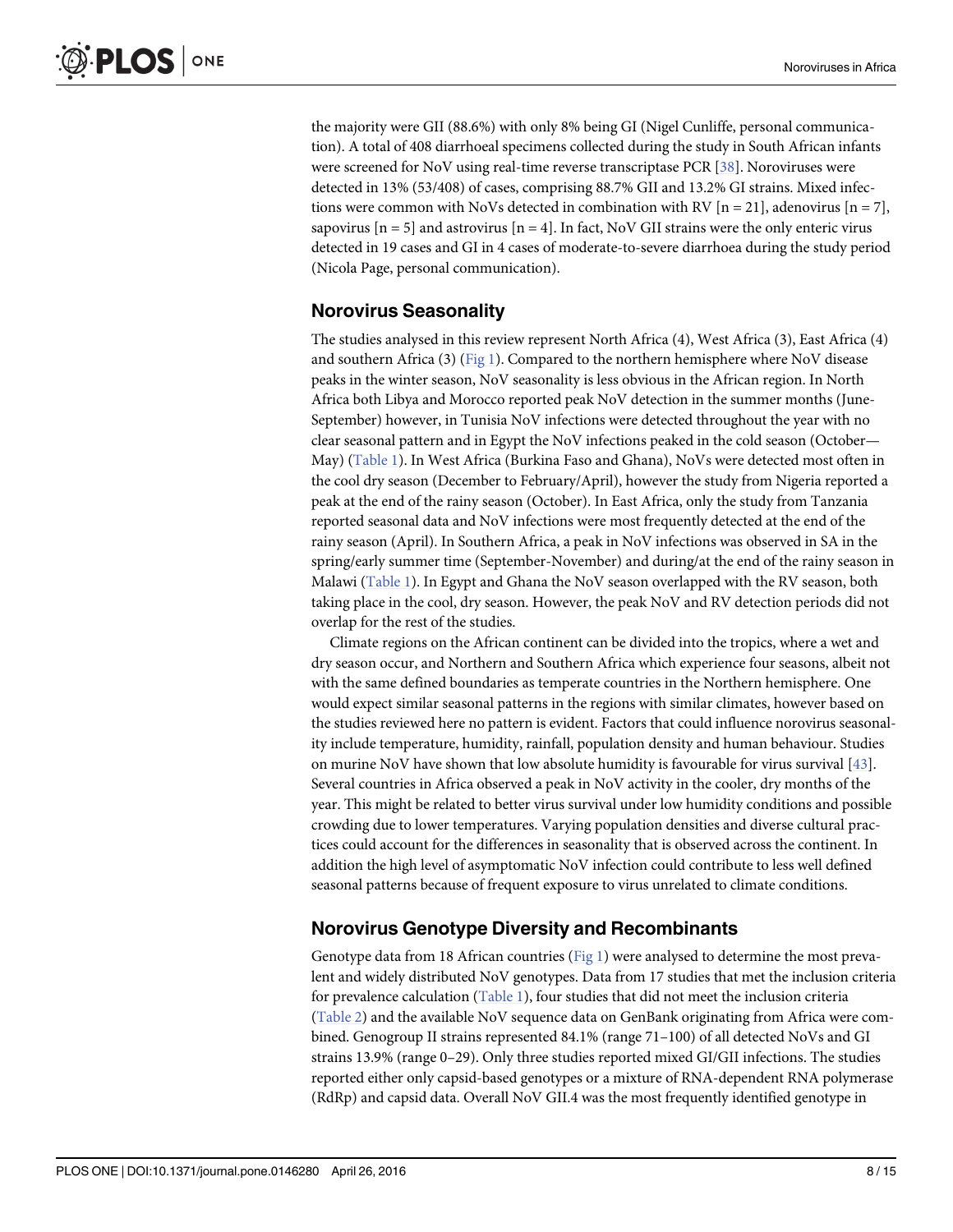| Country                                       | Year                                    | Age range of<br>study population                     | Genotypes                                                                                                                                                                                                                                                                                                                       | <b>GII.4 variants</b>                                                       | Reference |
|-----------------------------------------------|-----------------------------------------|------------------------------------------------------|---------------------------------------------------------------------------------------------------------------------------------------------------------------------------------------------------------------------------------------------------------------------------------------------------------------------------------|-----------------------------------------------------------------------------|-----------|
| <b>Burkina Faso</b>                           | Apr-May<br>2011                         | Symptomatic<br>children,<br>Asymptomatic<br>children | GI.Pd, GI.Pb, GI.P7,<br>GII.Pg, GII.Pe, GII.P2,<br>GII.P8                                                                                                                                                                                                                                                                       |                                                                             | 44        |
| Cameroon                                      | Oct-Dec<br>2009                         | Healthy children<br>and HIV-positive<br>adults       | GI.3, GII.4, GII.8,<br><b>GII.17</b>                                                                                                                                                                                                                                                                                            | <b>New Orleans</b><br>2009, Sydney<br>2012                                  | $[45]$    |
| Djibouti                                      | Sep 2002<br>$-Feb$<br>2004              | >15 years of age,<br>acute diarrhoea                 | GI.11?, GII.P9, GII.<br>P14, GII.P17, GII.P21,<br>GII.P7/GII.9, GII.Pd/<br>GI.3                                                                                                                                                                                                                                                 |                                                                             | [46]      |
| Ghana                                         | <b>Nov 2005</b><br>$-Jan$<br>2006       | <11 years                                            | GI.P3, GI.P5, GI.P6,<br>GI.P7, GII.P2, GII.P3,<br>GII.P4, GII.P21                                                                                                                                                                                                                                                               | <b>Kaiso 2003</b>                                                           | [47]      |
| Central<br>African<br>Republic and<br>Senegal | $1976 -$<br>1979                        |                                                      | GI.3, GII.2, GII.3, GII.6                                                                                                                                                                                                                                                                                                       |                                                                             | 34        |
| South Africa                                  | 4 years 9<br>months<br>$2009 -$<br>2013 | $<$ 5 years                                          | GI.P2, GI.P3, GI.P6,<br>GI.P7, GI.PNA, GI.Pb,<br>GI.Pf, GII.P2, GII.P4,<br>GII.P7, GII.P13, GII.<br>P16, GII.P21, GII.Pc,<br>GII.Pe, GII.Pg, GII.<br>PNA, GI.1, GI.2, GI.3,<br>GI.5, GI.6, GI.7, GI.<br>NA, GII.1, GII.2, GII.3,<br>GII.4, GII.6, GII.7,<br>GII.10, GII.12, GII.13,<br>GII.14, GII.16, GII.17,<br><b>GII.21</b> | Osaka 2007, New<br>Orleans 2009,<br><b>Sydney 2012,</b><br>unassigned GII.4 | [48]      |

<span id="page-8-0"></span>[Table 2.](#page-7-0) Additional NoV genotyping data from African studies which did not meet the inclusion criteria for prevalence estimates or only reported genotyping data.

doi:10.1371/journal.pone.0146280.t002

Africa (509/940 typed NoV; 509/832 typed NoV GII), as well as the most widely distributed strain with reports from 14 countries across Africa [\(Fig 2\)](#page-9-0). The second most widely reported genotype was GI.3, which was detected in 10 countries and represented 30.2% of the typed NoV GI strains (32/106) and 3.4% of the total typed NoV strains (32/940). The GII.3 genotype was widely reported (8 countries) and was the predominant genotype detected in Ethiopia in 2009. Overall GII.3 was the second most frequently characterised strain across the continent (115/834 NoV GII). Other capsid genotypes that showed a wide distribution but relatively low prevalence include GII.2, GII.6, GII.14 and GII.17 ([Fig 2\)](#page-9-0).

Between 1998 and 2013, 12 GII.4 variants were reported in NoV studies from Africa. (Tables  $\perp$  and  $2$ , Fig  $3$ ). The early variants were all detected during the [1](#page-3-0)0 year study in Malawi, which showed the circulation of major variants Hunter 2004 and Den Haag 2006b several years before they emerged as pandemic strains. The Osaka 2007 strain was detected in Ghana in the year 2000 and then reported in Egypt and Tunisia between 2006 and 2008 with its most recent detection in 2011 in SA. Interestingly, analysis of GII.4 sequences from Botswana show that the New Orleans 2009 variant already circulated there in 2006, after which it was detected in SA in 2008. The Sydney 2012 strain also circulated in parts of Africa long before its emergence, namely in Cameroon in 2009 and in Burkina Faso and SA in 2010. To date the Sydney 20[1](#page-3-0)2 variant has also been reported in Ethiopia, Ghana and Morocco (Tables  $1$  and  $2$ ). This overview of GII.4 circulation in Africa emphasises that epidemic GII.4 variants circulated in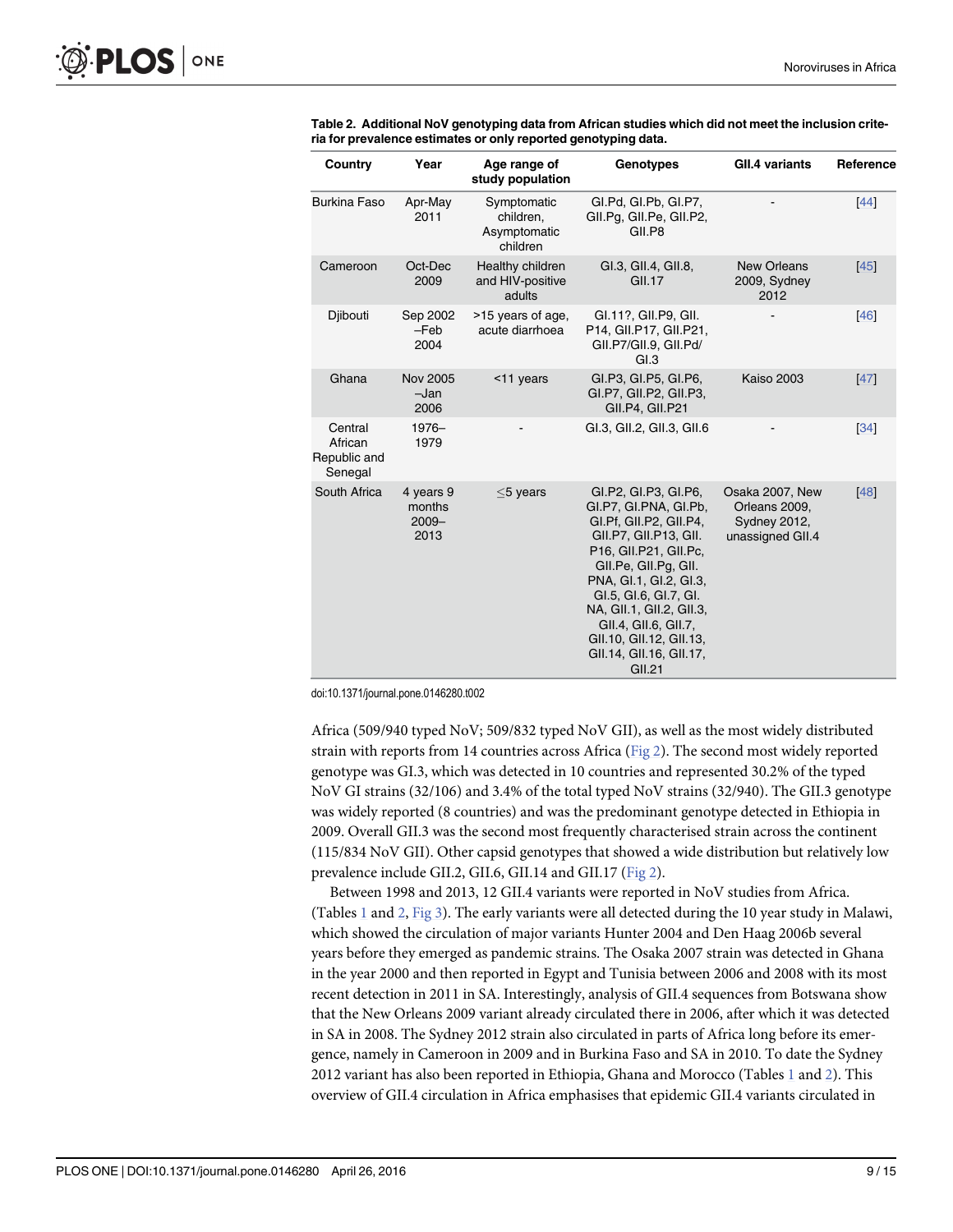<span id="page-9-0"></span>

[Fig 2. P](#page-8-0)revalence of various NoV GI, GII and GIV capsid-based genotypes detected in children with gastroenteritis in 18 African countries between 1976–1979 and 1997–2013. A total of 940 NoV strains were genotyped, the percentage of each genotype out of the total typed strains is indicated above each circle. The size of the circle represents the geographical distribution of a given genotype. The smallest circle represents 1/18 countries and the largest circle represents 14/18 countries.

doi:10.1371/journal.pone.0146280.g002

paediatric populations in Africa one to several years before their global emergence, highlighting the importance of NoV surveillance in this population. To explore whether new GII.4 variants possibly arise in Africa the first circulation of variants was compared between Africa and other countries worldwide. The Noronet database was searched using ORF2 GII.4 variant and sample date as criteria. Using this approach early circulation of Yerseke 2006a (12/2005 United



#### [Fig 3. C](#page-8-0)irculation of NoV GII.4 variants between 1998 and 2013 in 12 African countries.

doi:10.1371/journal.pone.0146280.g003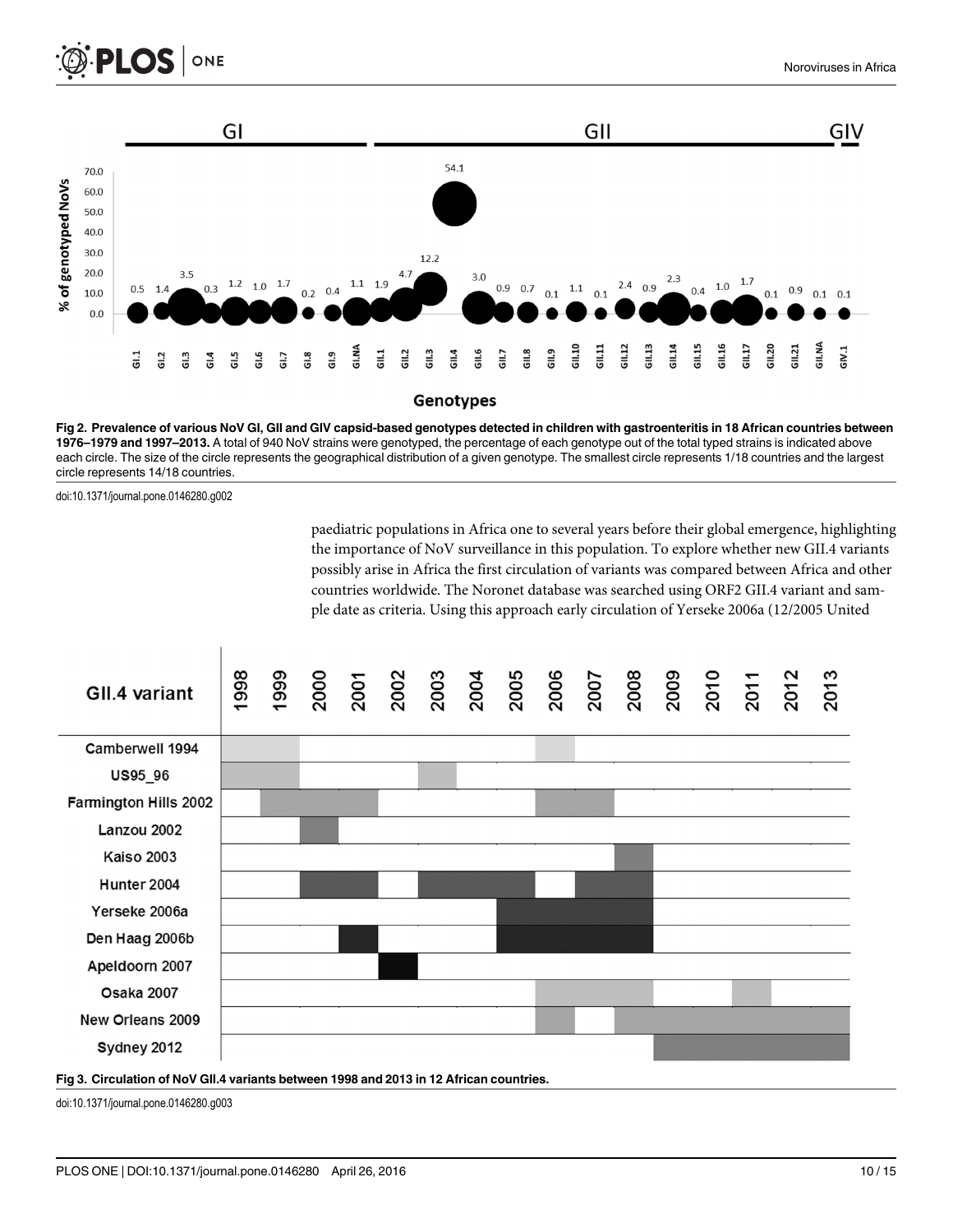<span id="page-10-0"></span>Kingdom), Den Haag 2006b (Japan 2003, Slovenia 12/2005), Osaka 2007 (Netherlands 2006) and Sydney 2012 (Netherlands 2007) was identified. Since some of the GII.4 variants circulated earlier in Africa, it is possible that this continent plays a role in the emergence of novel GII.4 variants. However, more comprehensive and on-going global NoV surveillance data is needed to address this question. Apart from the GII.4 variants that could be assigned by the online NoV Genotyping Tool, there are a large number of GII.4 sequences that cannot be assigned to a variant type, based on the nucleotide sequence of the 5'-end of the capsid gene. Therefore more complete capsid gene sequences or sequences spanning the variable capsid P2 domain are needed to obtain a better understanding of GII.4 strains in Africa.

The emergence of a novel GII.17 strain in China, which replaced NoV GII.4 as the predominant cause in outbreaks of NoV gastroenteritis in 2014/2015 [[49](#page-14-0)], emphasises that NoVs are dynamic and rapidly evolving and that predominant genotypes might change unexpectedly. The novel GII.17 strain was first detected in river water in Kenya in 2013 [[50](#page-14-0)], where it was found to be more prevalent than GII.4, an unusual scenario, since GII.4 often represents >50% of environmental NoV-positive samples [\[51\]](#page-14-0). The original GII.17 strains have been detected in various African countries in sporadic cases of gastroenteritis, but more recently the novel GII.17 was reported in Morocco [[29](#page-13-0)]. Due to the lack of NoV surveillance in Africa, it is likely that the novel GII.17 is circulating more widely than it is being reported, and may well emerge as the next predominant strain.

Since relatively few studies from Africa have reported combined RdRp/capsid typing data, information on NoV recombinants and their prevalence is lacking. A study in SA between 2009 and 2013 identified several recombinants which had been described in other parts of the world as early as 1999 (GII.P21/GII.3), or more recently between 2008 and 2010 (GII.Pg/ GII.12, GII.Pg/GII.1), showing the global nature of NoV strain circulation. Furthermore, some novel recombinants (GII.P16/GII.17) were identified in SA which have not been described elsewhere [[52](#page-14-0)]. These results highlight the need to establish not only a more continent wide and standardised approach to NoV surveillance, but the need to genotype the strains identified.

#### Noroviruses in the African Environment

The prevalence and diversity of NoVs in the African environment has been investigated in surface water, sewage influent and effluent as well as shellfish ([Table 3\)](#page-11-0). All studies indicate significant levels of NoV contamination in treated sewage effluent and river water. Studies on surface water in Kenya and South Africa detected NoVs (GI and/or GII) in 63% of samples. The 10 most prevalent NoV genotypes detected overall in Africa in the clinical setting ([Fig 2](#page-9-0)) were detected in rivers in SA and Kenya. Therefore environmental surveillance does provide genotype information on clinically relevant strains and specifically GII.4 variants. The utility of environmental NoV surveillance is further emphasised by the identification of the novel GII.17 strain in river water in Kenya [\[50\]](#page-14-0).

#### Conclusion

Despite the apparent high NoV detection rates in asymptomatic controls, NoVs are a significant cause of gastroenteritis in children in Africa. Thirty genotypes and twelve GII.4 variants have circulated between 1976–1979 and 1998–2013. Remarkable genotype diversity was observed, even in studies with a small number of NoV-positives. Although there is no NoV data for the majority of African countries the studies reviewed here have provided valuable data on NoVs in a developing and low-income setting. However, there is very little data on NoV infections in adults or the elderly. There are an estimated 25.8 million adults and children living with HIV in Sub Saharan Africa [[57](#page-14-0)]. Whether this setting of a high proportion of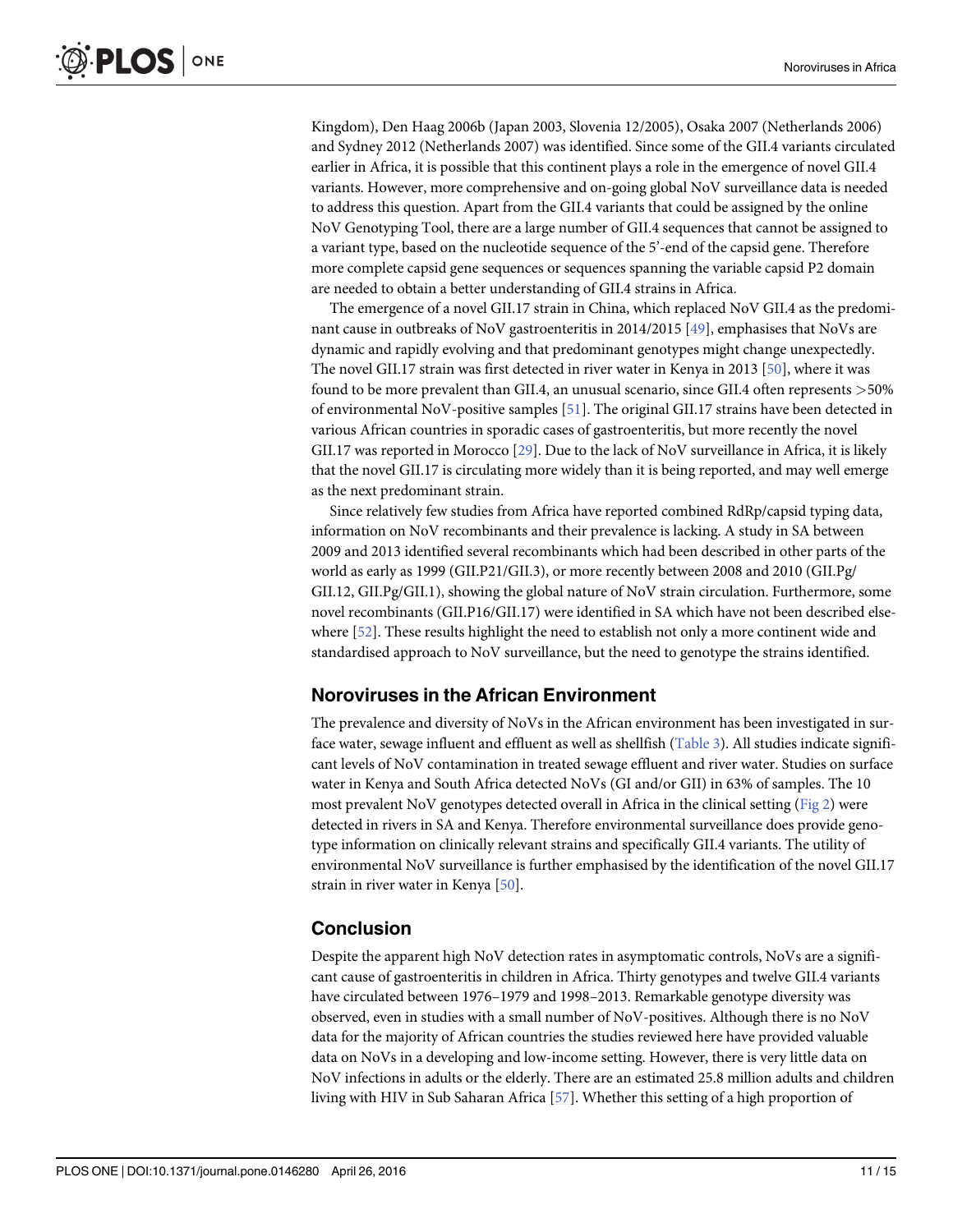| Country         | Year                    | Type of<br>environmental<br>sample           | <b>Prevalence</b><br>of NoV %<br>(NoV <sup>+</sup> /total) | <b>Genotypes</b>                                                                                                              | <b>GII.4 variants</b>                                              | Reference |
|-----------------|-------------------------|----------------------------------------------|------------------------------------------------------------|-------------------------------------------------------------------------------------------------------------------------------|--------------------------------------------------------------------|-----------|
| Tunisia         | Jan<br>2003-Apr<br>2007 | Sewage influent<br>and effluent<br>Shellfish | 4.4% (11/250<br>sewage)<br>1.7% (1/60<br>shellfish)        | GI.2, GI.5, GI.9,<br>GII.4, GI.2                                                                                              | Hunter 2004                                                        | [53]      |
| Egypt           | Apr<br>2006-Feb<br>2007 | Sewage influent<br>and effluent              | 18% (13/72)                                                | GI.1, GI.2, GI.3,<br>GI.5, GI.P21,<br>$GIL4*$                                                                                 |                                                                    | [54]      |
| Tunisia         | $2007 -$<br>2010        | Sewage influent<br>and effluent              | 37% (192/<br>518)                                          | GI.1, GI.2, GI.4,<br>GI.5, GI.NA,<br>GII.12                                                                                   |                                                                    | 55        |
| South<br>Africa | Jan<br>2008-Dec<br>2010 | Surface water                                | 63% (95/151)                                               | GI.1, GI.2, GI.3,<br>GI.4, GI.5, GI.8,<br>GII.1, GII.2,<br>GII.3, GII.4,<br>GII.6, GII.7,<br>GII.9, GII.12,<br>GII.13, GII.17 | <b>New Orleans</b><br>2009, Sydney<br>2012,<br>unassigned<br>GII.4 | 51        |
| South<br>Africa | Aug<br>2010-Dec<br>2011 | Sewage effluent                              | 69% (35/51)                                                | GI.1, GI.3, GI.4,<br>GI.8, GI.NA,<br>GII.2. GII.3.<br>GII.4, GII.6,<br>GII.7, GII.12,<br>GII.13, GII.17                       | Osaka 2007,<br>New Orleans<br>2009.<br>unassigned<br>GII.4         | [56]      |
| Kenya           | Feb<br>2012-Jan<br>2013 | Surface water                                | 63% (25/40)                                                | GI.1, GI.3, GI.9,<br>GII.4, GII.6,<br>GII.12, GII.16,<br>GII.17                                                               | <b>Sydney 2012,</b><br>unassigned<br>GII.4                         | [50]      |

<span id="page-11-0"></span>

| Table 3. Prevalence and diversity of NoV in environmental samples from Africa. |  |  |
|--------------------------------------------------------------------------------|--|--|
|--------------------------------------------------------------------------------|--|--|

\*Nucleotide sequence not available in GenBank

doi:10.1371/journal.pone.0146280.t003

individuals with impaired immune responses affects NoV evolution and diversity needs to be investigated. Few studies attempt to genotype both the RdRp and capsid regions, and more data on the variable domain of the capsid is needed. With the advances and relative standardisation in NoV detection and genotyping assays and enhanced access to molecular biology instruments and reagents it may become feasible to establish NoV surveillance across Africa. Utilisation of the African Rotavirus Surveillance Network to implement NoV surveillance has been suggested almost ten years ago [\[23\]](#page-12-0) and this should be given serious consideration and support.

#### Author Contributions

Wrote the paper: JM GEA ADS MBT.

#### References

- [1.](#page-0-0) Ahmed SM, Hall AJ, Robinson AE, Verhoef L, Premkumar P, Parashar UD, et al. Global prevalence of norovirus in cases of gastroenteritis: a systematic review and meta-analysis. Lancet Infect Dis. 2014; 14:725–30. doi: [10.1016/S1473-3099\(14\)70767-4](http://dx.doi.org/10.1016/S1473-3099(14)70767-4) PMID: [24981041](http://www.ncbi.nlm.nih.gov/pubmed/24981041)
- [2.](#page-0-0) Green KY. Caliciviridae: The Noroviruses. In: Knipe DM, Howley P, editors. Field's Virology. 2. 6th ed. Philadelphia: Lippincott Williams and Wilkins; 2013. p. 582–608.
- [3.](#page-0-0) Kaufman SS, Green KY, Korba BE. Treatment of norovirus infections: moving antivirals from the bench to the bedside. Antiviral Res. 2014; 105:80–91. doi: [10.1016/j.antiviral.2014.02.012](http://dx.doi.org/10.1016/j.antiviral.2014.02.012) PMID: [24583027](http://www.ncbi.nlm.nih.gov/pubmed/24583027)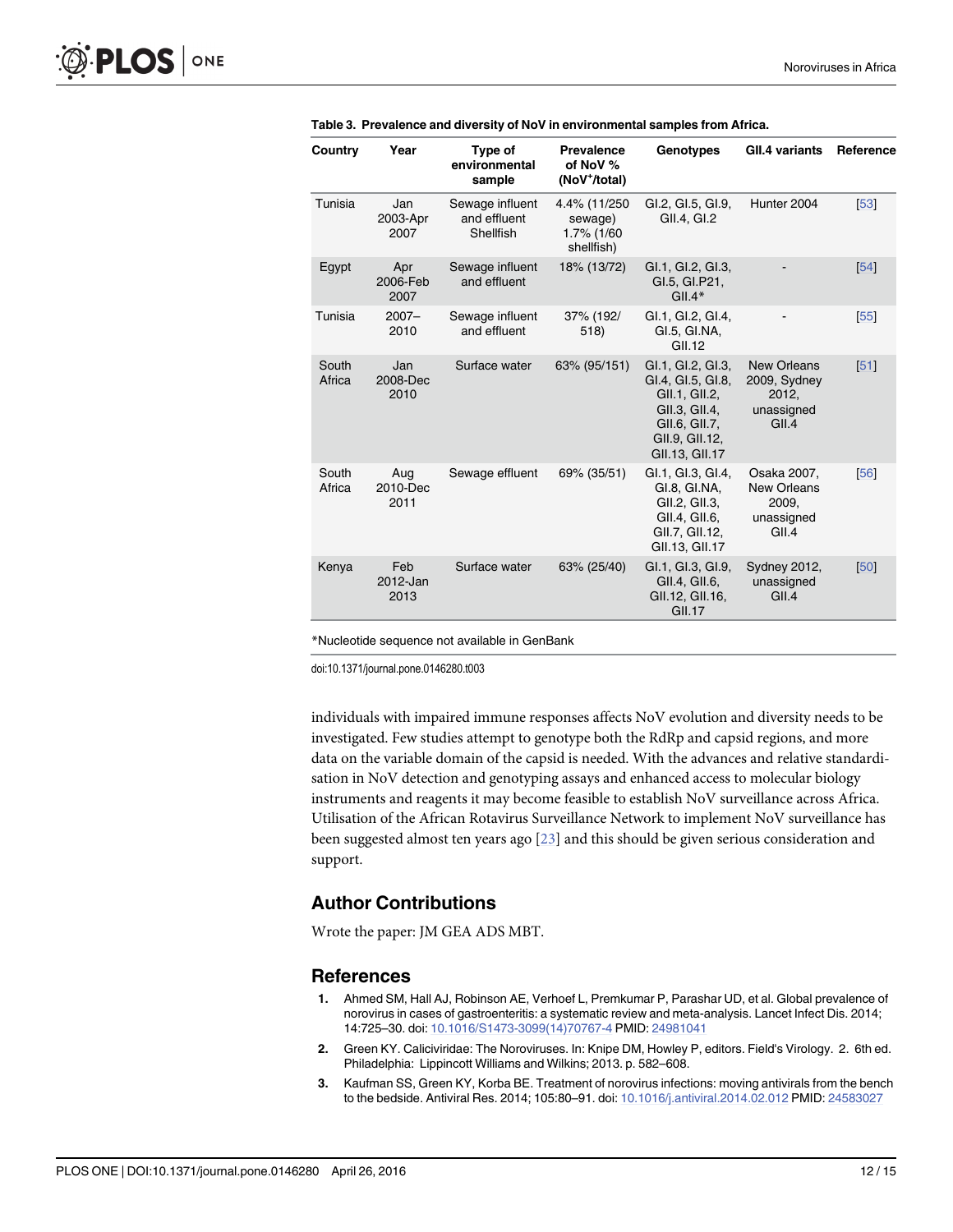- <span id="page-12-0"></span>[4.](#page-0-0) Treanor JJ, Atmar RL, Frey SE, Gormley R, Chen WH, Ferreira J, et al. A novel intramuscular bivalent norovirus virus-like particle vaccine candidate—reactogenicity, safety, and immunogenicity in a phase 1 trial in healthy adults. J Infect Dis. 2014; 210:1763–71. doi: [10.1093/infdis/jiu337](http://dx.doi.org/10.1093/infdis/jiu337) PMID: [24951828](http://www.ncbi.nlm.nih.gov/pubmed/24951828)
- [5.](#page-0-0) Bucardo F, Nordgren J, Carlsson B, Paniagua M, Lindgren PE, Espinoza F, et al. Pediatric norovirus diarrhea in Nicaragua. J Clin Microbiol. 2008; 46:2573–80. doi: [10.1128/JCM.00505-08](http://dx.doi.org/10.1128/JCM.00505-08) PMID: [18562593](http://www.ncbi.nlm.nih.gov/pubmed/18562593)
- [6.](#page-0-0) Payne DC, Vinjé J, Szilagyi PG, Edwards KM, Staat MA, Weinberg GA, et al. Norovirus and medically attended gastroenteritis in U.S. children. N Engl J Med. 2013; 368:1121–30. doi: [10.1056/](http://dx.doi.org/10.1056/NEJMsa1206589) [NEJMsa1206589](http://dx.doi.org/10.1056/NEJMsa1206589) PMID: [23514289](http://www.ncbi.nlm.nih.gov/pubmed/23514289)
- [7.](#page-1-0) Kroneman A, Vega E, Vennema H, Vinjé J, White PA, Hansman G, et al. Proposal for a unified norovirus nomenclature and genotyping. Arch Virol. 2013; 158:2059–68. doi: [10.1007/s00705-013-1708-5](http://dx.doi.org/10.1007/s00705-013-1708-5) PMID: [23615870](http://www.ncbi.nlm.nih.gov/pubmed/23615870)
- [8.](#page-1-0) Vinjé J. Advances in laboratory methods for detection and typing of norovirus. J Clin Microbiol. 2015; 53:373–81. doi: [10.1128/JCM.01535-14](http://dx.doi.org/10.1128/JCM.01535-14) PMID: [24989606](http://www.ncbi.nlm.nih.gov/pubmed/24989606)
- [9.](#page-1-0) Siebenga JJ, Vennema H, Renckens B, de Bruin E, van der Veer B, Siezen RJ, et al. Epochal evolution of GGII.4 norovirus capsid proteins from 1995 to 2006. J Virol. 2007; 81:9932–41. doi: [10.1128/JVI.](http://dx.doi.org/10.1128/JVI.00674-07) [00674-07](http://dx.doi.org/10.1128/JVI.00674-07) PMID: [17609280](http://www.ncbi.nlm.nih.gov/pubmed/17609280)
- [10.](#page-1-0) Eden JS, Hewitt J, Lim KL, Boni MF, Merif J, Greening G, et al. The emergence and evolution of the novel epidemic norovirus GII.4 variant Sydney 2012. Virology. 2014; 450–451:106–13. doi: [10.1016/j.](http://dx.doi.org/10.1016/j.virol.2013.12.005) [virol.2013.12.005](http://dx.doi.org/10.1016/j.virol.2013.12.005) PMID: [24503072](http://www.ncbi.nlm.nih.gov/pubmed/24503072)
- 11. Eden JS, Tanaka MM, Boni MF, Rawlinson WD, White PA. Recombination within the pandemic norovirus GII.4 lineage. J Virol. 2013; 87:6270–82. doi: [10.1128/JVI.03464-12](http://dx.doi.org/10.1128/JVI.03464-12) PMID: [23536665](http://www.ncbi.nlm.nih.gov/pubmed/23536665)
- [12.](#page-1-0) Siebenga JJ, Vennema H, Zheng DP, Vinjé J, Lee BE, Pang XL, et al. Norovirus illness is a global problem: emergence and spread of norovirus GII.4 variants, 2001–2007. J Infect Dis. 2009; 200:802–12. doi: [10.1086/605127](http://dx.doi.org/10.1086/605127) PMID: [19627248](http://www.ncbi.nlm.nih.gov/pubmed/19627248)
- [13.](#page-1-0) Smit TK, Bos P, Peenze I, Jiang X, Estes MK, Steele AD. Seroepidemiological study of genogroup I and II calicivirus infections in South and southern Africa. J Med Virol. 1999; 59:227–31. PMID: [10459161](http://www.ncbi.nlm.nih.gov/pubmed/10459161)
- [14.](#page-1-0) Taylor MB, Parker S, Grabow WO, Cubitt WD. An epidemiological investigation of Norwalk virus infection in South Africa. Epidemiol Infect. 1996; 116:203–6. PMID: [8620912](http://www.ncbi.nlm.nih.gov/pubmed/8620912)
- [15.](#page-1-0) Kroneman A, Vennema H, Deforche K, v d Avoort H, Penaranda S, Oberste MS, et al. An automated genotyping tool for enteroviruses and noroviruses. J Clin Virol. 2011; 51:121–5. doi: [10.1016/j.jcv.2011.](http://dx.doi.org/10.1016/j.jcv.2011.03.006) [03.006](http://dx.doi.org/10.1016/j.jcv.2011.03.006) PMID: [21514213](http://www.ncbi.nlm.nih.gov/pubmed/21514213)
- [16.](#page-2-0) Junquera CG, de Baranda CS, Mialdea OG, Serrano EB, Sanchez-Fauquier A. Prevalence and clinical characteristics of norovirus gastroenteritis among hospitalized children in Spain. Pediatr Infect Dis J. 2009; 28:604–7. doi: [10.1097/INF.0b013e318197c3ca](http://dx.doi.org/10.1097/INF.0b013e318197c3ca) PMID: [19561424](http://www.ncbi.nlm.nih.gov/pubmed/19561424)
- 17. O'Ryan ML, Pena A, Vergara R, Diaz J, Mamani N, Cortes H, et al. Prospective characterization of norovirus compared with rotavirus acute diarrhea episodes in Chilean children. Pediatr Infect Dis J. 2010; 29:855–9. doi: [10.1097/INF.0b013e3181e8b346](http://dx.doi.org/10.1097/INF.0b013e3181e8b346) PMID: [20581736](http://www.ncbi.nlm.nih.gov/pubmed/20581736)
- [18.](#page-2-0) Siqueira JA, Linhares Ada C, de Carvalho TC, Aragao GC, Oliveira D de S, Dos Santos MC, et al. Norovirus infection in children admitted to hospital for acute gastroenteritis in Belém, Pará, Northern Brazil. J Med Virol. 2013; 85:737–44. doi: [10.1002/jmv.23506](http://dx.doi.org/10.1002/jmv.23506) PMID: [23359323](http://www.ncbi.nlm.nih.gov/pubmed/23359323)
- [19.](#page-3-0) Mattison K, Sebunya TK, Shukla A, Noliwe LN, Bidawid S. Molecular detection and characterization of noroviruses from children in Botswana. J Med Virol. 2010; 82:321–4. doi: [10.1002/jmv.21682](http://dx.doi.org/10.1002/jmv.21682) PMID: [20029818](http://www.ncbi.nlm.nih.gov/pubmed/20029818)
- [20.](#page-3-0) Nordgren J, Nitiema LW, Ouermi D, Simpore J, Svensson L. Host genetic factors affect susceptibility to norovirus infections in Burkina Faso. PLoS One. 2013; 8:e69557. doi: [10.1371/journal.pone.0069557](http://dx.doi.org/10.1371/journal.pone.0069557) PMID: [23894502](http://www.ncbi.nlm.nih.gov/pubmed/23894502)
- [21.](#page-3-0) Kamel AH, Ali MA, El-Nady HG, de Rougemont A, Pothier P, Belliot G. Predominance and circulation of enteric viruses in the region of Greater Cairo, Egypt. J Clin Microbiol. 2009; 47:1037-45. doi: [10.1128/](http://dx.doi.org/10.1128/JCM.01381-08) [JCM.01381-08](http://dx.doi.org/10.1128/JCM.01381-08) PMID: [19193841](http://www.ncbi.nlm.nih.gov/pubmed/19193841)
- [22.](#page-3-0) Yassin MA, Kirby A, Mengistu AA, Arbide I, Dove W, Beyer M, et al. Unusual norovirus and rotavirus genotypes in Ethiopia. Paediatr Int Child Health. 2012; 32:51–5. doi: [10.1179/1465328111Y.](http://dx.doi.org/10.1179/1465328111Y.0000000047) [0000000047](http://dx.doi.org/10.1179/1465328111Y.0000000047) PMID: [22525449](http://www.ncbi.nlm.nih.gov/pubmed/22525449)
- [23.](#page-3-0) Armah GE, Gallimore CI, Binka FN, Asmah RH, Green J, Ugoji U, et al. Characterisation of norovirus strains in rural Ghanaian children with acute diarrhoea. J Med Virol. 2006; 78:1480–5. doi: [10.1002/](http://dx.doi.org/10.1002/jmv.20722) [jmv.20722](http://dx.doi.org/10.1002/jmv.20722) PMID: [16998875](http://www.ncbi.nlm.nih.gov/pubmed/16998875)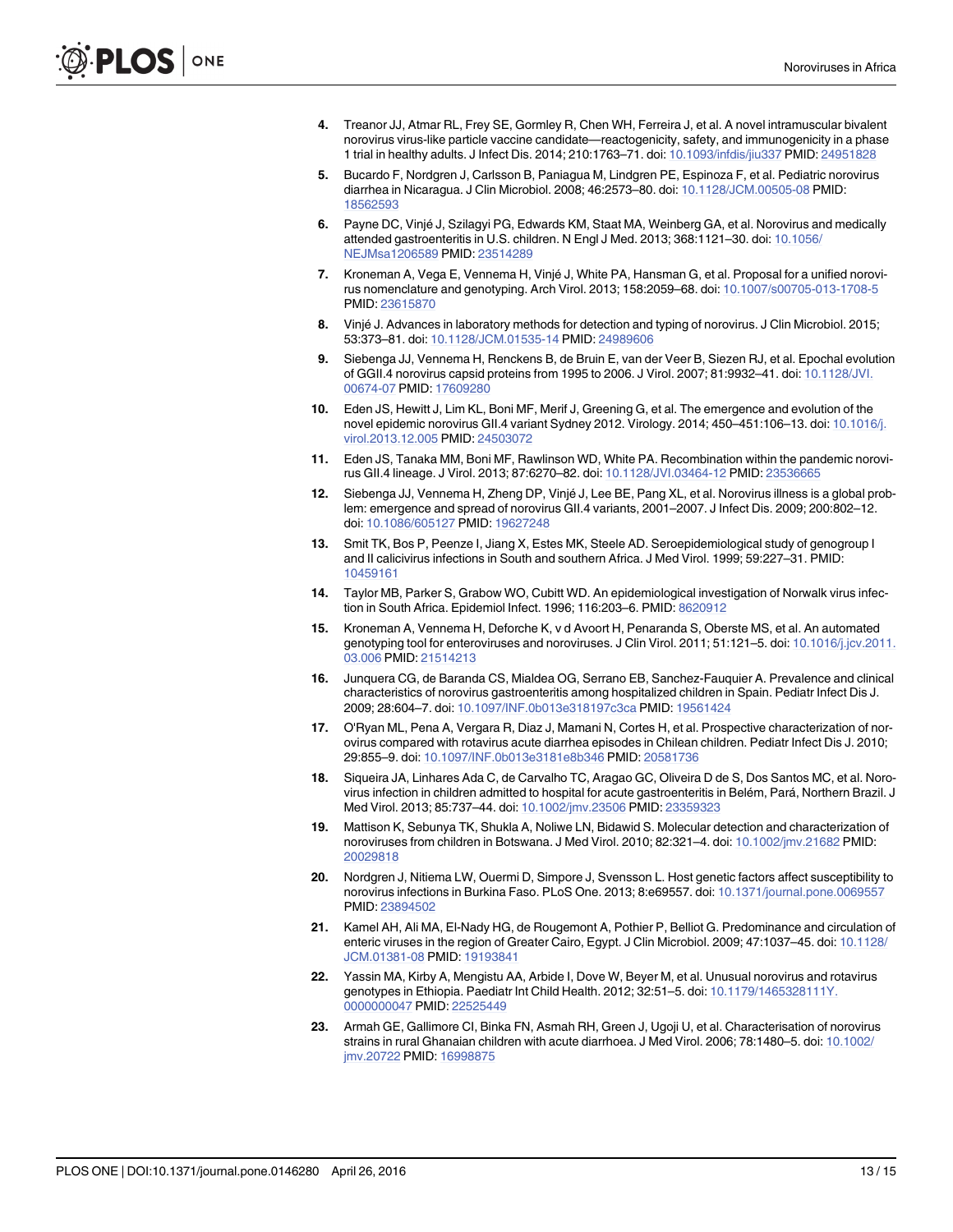- <span id="page-13-0"></span>[24.](#page-3-0) Krumkamp R, Sarpong N, Schwarz NG, Adlkofer J, Loag W, Eibach D, et al. Gastrointestinal infections and diarrheal disease in Ghanaian infants and children: an outpatient case-control study. PLoS Negl Trop Dis. 2015; 9:e0003568. doi: [10.1371/journal.pntd.0003568](http://dx.doi.org/10.1371/journal.pntd.0003568) PMID: [25738935](http://www.ncbi.nlm.nih.gov/pubmed/25738935)
- [25.](#page-3-0) Mans J, Murray TY, Kiulia NM, Mwenda JM, Musoke RN, Taylor MB. Human caliciviruses detected in HIV-seropositive children in Kenya. J Med Virol. 2014; 86:75–81. doi: [10.1002/jmv.23784](http://dx.doi.org/10.1002/jmv.23784) PMID: [24123054](http://www.ncbi.nlm.nih.gov/pubmed/24123054)
- [26.](#page-3-0) Abugalia M, Cuevas L, Kirby A, Dove W, Nakagomi O, Nakagomi T, et al. Clinical features and molecular epidemiology of rotavirus and norovirus infections in Libyan children. J Med Virol. 2011; 83:1849– 56. doi: [10.1002/jmv.22141](http://dx.doi.org/10.1002/jmv.22141) PMID: [21837804](http://www.ncbi.nlm.nih.gov/pubmed/21837804)
- [27.](#page-3-0) Dove W, Cunliffe NA, Gondwe JS, Broadhead RL, Molyneux ME, Nakagomi O, et al. Detection and characterization of human caliciviruses in hospitalized children with acute gastroenteritis in Blantyre, Malawi. J Med Virol. 2005; 77:522–7. doi: [10.1002/jmv.20488](http://dx.doi.org/10.1002/jmv.20488) PMID: [16254959](http://www.ncbi.nlm.nih.gov/pubmed/16254959)
- [28.](#page-4-0) Trainor E, Lopman B, Iturriza-Gomara M, Dove W, Ngwira B, Nakagomi O, et al. Detection and molecular characterisation of noroviruses in hospitalised children in Malawi, 1997–2007. J Med Virol. 2013; 85:1299–306. doi: [10.1002/jmv.23589](http://dx.doi.org/10.1002/jmv.23589) PMID: [23918547](http://www.ncbi.nlm.nih.gov/pubmed/23918547)
- [29.](#page-4-0) El Qazoui M, Oumzil H, Baassi L, El Omari N, Sadki K, Amzazi S, et al. Rotavirus and norovirus infections among acute gastroenteritis children in Morocco. BMC Infect Dis. 2014; 14:300. doi: [10.1186/](http://dx.doi.org/10.1186/1471-2334-14-300) [1471-2334-14-300](http://dx.doi.org/10.1186/1471-2334-14-300) PMID: [24894194](http://www.ncbi.nlm.nih.gov/pubmed/24894194)
- [30.](#page-4-0) Benmessaoud R, Jroundi I, Nezha M, Moraleda C, Tligui H, Seffar M, et al. Aetiology, epidemiology and clinical characteristics of acute moderate-to-severe diarrhoea in children under 5 years of age hospitalized in a referral paediatric hospital in Rabat, Morocco. J Med Microbiol. 2015; 64:84–92. doi: [10.](http://dx.doi.org/10.1099/jmm.0.079830-0) [1099/jmm.0.079830-0](http://dx.doi.org/10.1099/jmm.0.079830-0) PMID: [25432162](http://www.ncbi.nlm.nih.gov/pubmed/25432162)
- [31.](#page-4-0) Oluwatoyin Japhet M, Adeyemi Adesina O, Famurewa O, Svensson L, Nordgren J. Molecular epidemiology of rotavirus and norovirus in Ile-Ife, Nigeria: high prevalence of G12P[8] rotavirus strains and detection of a rare norovirus genotype. J Med Virol. 2012; 84:1489–96. doi: [10.1002/jmv.23343](http://dx.doi.org/10.1002/jmv.23343) PMID: [22825829](http://www.ncbi.nlm.nih.gov/pubmed/22825829)
- [32.](#page-4-0) Mans J, de Villiers JC, du Plessis NM, Avenant T, Taylor MB. Emerging norovirus GII.4 2008 variant detected in hospitalised paediatric patients in South Africa. J Clin Virol. 2010; 49:258–64. doi: [10.1016/](http://dx.doi.org/10.1016/j.jcv.2010.08.011) [j.jcv.2010.08.011](http://dx.doi.org/10.1016/j.jcv.2010.08.011) PMID: [20869912](http://www.ncbi.nlm.nih.gov/pubmed/20869912)
- [33.](#page-4-0) Moyo S, Hanevik K, Blomberg B, Kommedal O, Vainio K, Maselle S, et al. Genetic diversity of norovirus in hospitalised diarrhoeic children and asymptomatic controls in Dar es Salaam, Tanzania. Infect Genet Evol. 2014; 26:340–7. doi: [10.1016/j.meegid.2014.06.013](http://dx.doi.org/10.1016/j.meegid.2014.06.013) PMID: [24960396](http://www.ncbi.nlm.nih.gov/pubmed/24960396)
- [34.](#page-4-0) Rackoff LA, Bok K, Green KY, Kapikian AZ. Epidemiology and evolution of rotaviruses and noroviruses from an archival WHO Global Study in Children (1976–79) with implications for vaccine design. PLoS One. 2013; 8:e59394. doi: [10.1371/journal.pone.0059394](http://dx.doi.org/10.1371/journal.pone.0059394) PMID: [23536875](http://www.ncbi.nlm.nih.gov/pubmed/23536875)
- [35.](#page-5-0) Sdiri-Loulizi K, Ambert-Balay K, Gharbi-Khelifi H, Sakly N, Hassine M, Chouchane S, et al. Molecular epidemiology of norovirus gastroenteritis investigated using samples collected from children in Tunisia during a four-year period: detection of the norovirus variant GGII.4 Hunter as early as January 2003. J Clin Microbiol. 2009; 47:421–9. doi: [10.1128/JCM.01852-08](http://dx.doi.org/10.1128/JCM.01852-08) PMID: [19109464](http://www.ncbi.nlm.nih.gov/pubmed/19109464)
- [36.](#page-5-0) Hassine-Zaafrane M, Sdiri-Loulizi K, Kaplon J, Salem IB, Pothier P, Aouni M, et al. Prevalence and genetic diversity of norovirus infection in Tunisian children (2007–2010). J Med Virol. 2013; 85:1100– 10. doi: [10.1002/jmv.23552](http://dx.doi.org/10.1002/jmv.23552) PMID: [23532785](http://www.ncbi.nlm.nih.gov/pubmed/23532785)
- [37.](#page-6-0) Phillips G, Lopman B, Tam CC, Iturriza-Gomara M, Brown D, Gray J. Diagnosing norovirus-associated infectious intestinal disease using viral load. BMC Infect Dis. 2009; 9:63. doi: [10.1186/1471-2334-9-63](http://dx.doi.org/10.1186/1471-2334-9-63) PMID: [19442278](http://www.ncbi.nlm.nih.gov/pubmed/19442278)
- Atmar RL, Opekun AR, Gilger MA, Estes MK, Crawford SE, Neill FH, et al. Norwalk virus shedding after experimental human infection. Emerg Infect Dis. 2008; 14:1553–7. doi: [10.3201/eid1410.080117](http://dx.doi.org/10.3201/eid1410.080117) PMID: [18826818](http://www.ncbi.nlm.nih.gov/pubmed/18826818)
- [39.](#page-6-0) Murata T, Katsushima N, Mizuta K, Muraki Y, Hongo S, Matsuzaki Y. Prolonged norovirus shedding in infants <or = 6 months of age with gastroenteritis. Pediatr Infect Dis J. 2007; 26:46–9. doi: [10.1097/01.](http://dx.doi.org/10.1097/01.inf.0000247102.04997.e0) [inf.0000247102.04997.e0](http://dx.doi.org/10.1097/01.inf.0000247102.04997.e0) PMID: [17195705](http://www.ncbi.nlm.nih.gov/pubmed/17195705)
- [40.](#page-6-0) Kotloff KL, Nataro JP, Blackwelder WC, Nasrin D, Farag TH, Panchalingam S, et al. Burden and aetiology of diarrhoeal disease in infants and young children in developing countries (the Global Enteric Multicenter Study, GEMS): a prospective, case-control study. Lancet. 2013; 382:209–22. doi: [10.1016/](http://dx.doi.org/10.1016/S0140-6736(13)60844-2) [S0140-6736\(13\)60844-2](http://dx.doi.org/10.1016/S0140-6736(13)60844-2) PMID: [23680352](http://www.ncbi.nlm.nih.gov/pubmed/23680352)
- [41.](#page-6-0) Platts-Mills JA, Babji S, Bodhidatta L, Gratz J, Haque R, Havt A, et al. Pathogen-specific burdens of community diarrhoea in developing countries: a multisite birth cohort study (MAL-ED). Lancet Glob Health. 2015. doi: [10.1016/S2214-109X\(15\)00151-5](http://dx.doi.org/10.1016/S2214-109X(15)00151-5)